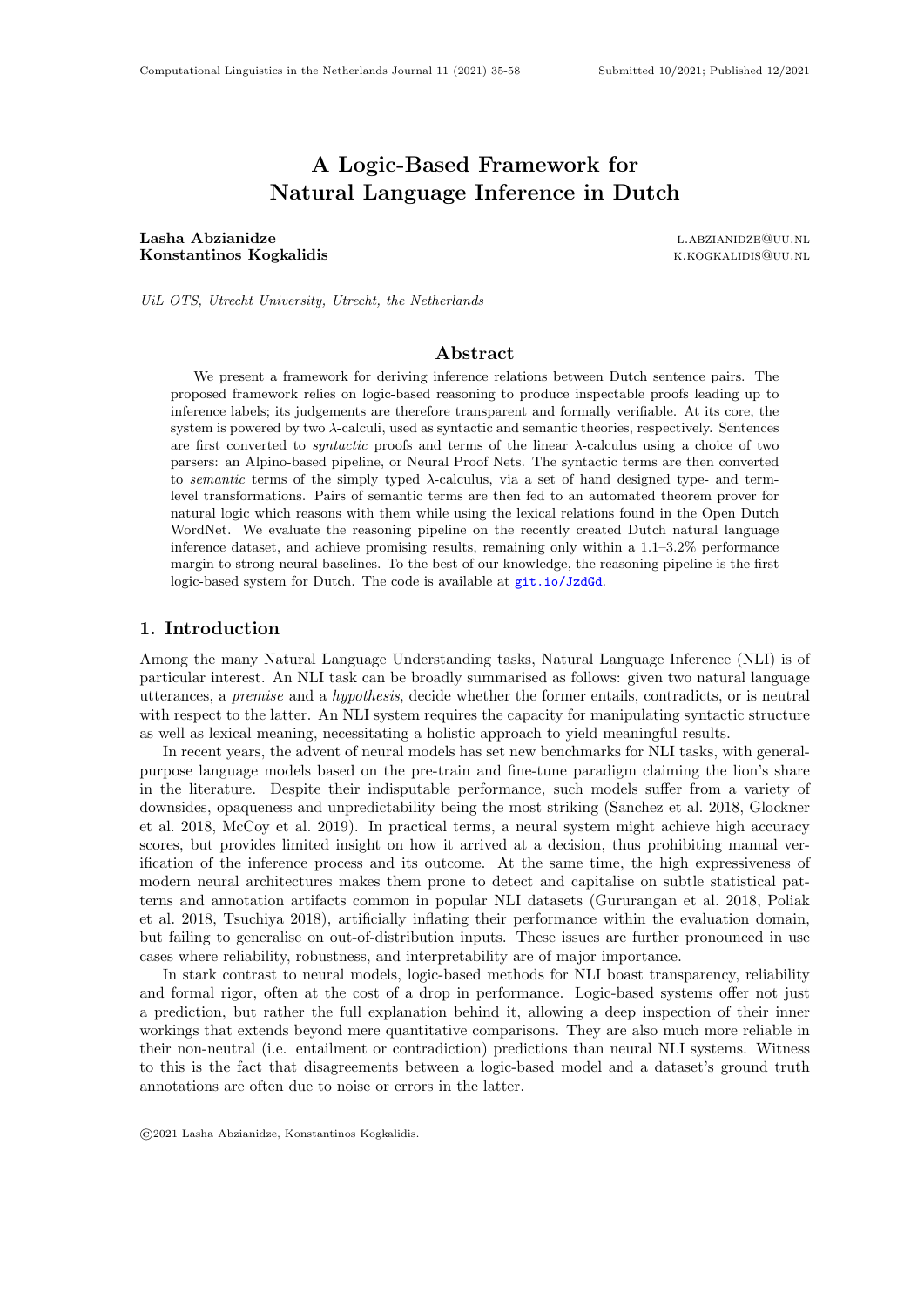In this work, we utilise the SICK dataset (Marelli et al. 2014b) in its recent Dutch translation (Wijnholds and Moortgat 2021) as an experimental testbed for the first cross-lingual application of LangPro (Abzianidze 2017), a Natural Tableau-based theorem prover. Our inputs to the prover are semantic expressions in higher-order logic based on simple type theory. To obtain semantic expressions, we transform typelogical grammar derivations procured from two wide-coverage parsers: a pipeline based on Alpino (Bouma et al. 2001), and Neural Proof Nets (Kogkalidis et al. 2020a). Following careful tuning, the prover employs the above expressions, in combination with the lexical semantic relations found in the Open Dutch WordNet database (Postma et al. 2016), to generate logical inferences for the dataset, achieving a final accuracy of about 79%.

The structure of the paper is as follows. In  $\S2$  $\S2$  we initiate the unfamiliar reader to the formal systems we are utilising, namely typelogical grammars,  $\lambda$ -calculi and natural tableaux. In §[3](#page-6-0) we move to a more practical territory, describing the tools and processes we use and detailing each of our framework's components. We then describe our experiments and expose our results on SICK-NL in §[4,](#page-10-0) and make our assessments based on extensive qualitative error analysis in §[5.](#page-13-0) We draw comparisons to related work in §[6.](#page-17-0) The last section is reserved for some conclusive remarks and suggestions for future directions.

# <span id="page-1-0"></span>2. Background

In this section, we provide a brief expository note to the formal systems we employ at each step of our inference pipeline.

We begin by detailing our syntactic framework of choice in  $\S2.1$ . Motivated by the need for a transparent syntax-semantics interface, we employ a semantically-geared typelogical grammar (Morrill 2012, Moot and Retoré 2012). Typelogical grammars are rooted in the logical tradition of formal linguistics. One of their biggest appeals is their affinity to semantic expressions due to the propositionsas-types interpretation that equates proofs with programs and propositions with functional types. As such, they make for an ideal candidate in the application envisaged here.

We then describe the logic used for linguistic semantics in  $\S 2.2$ . The use of formal logic to model natural language inference is common practice in formal semantics. The usual suspect is first-order predicate logic, due to its well-behavedness, on the one hand, and the wide accessibility of out-of-the-box automated theorem provers and model builders, on the other (Blackburn and Bos 2005, Blackburn et al. 2001). Despite its attractiveness at a first glimpse, capturing meaning with first-order logic formulas can be notoriously difficult (common pain points include, among others, the representation of phenomena involving subsective adjectives and generalised quantifiers). We therefore opt for a higher-order logic in the form of a simply-typed  $\lambda$ -calculus. Aside from its expressive power, it boasts a clear syntax that resembles linguistic expressions; as such, its terms are easy to obtain from parse structures.

We conclude the section by describing the procedure of reasoning with natural language sentences in §[2.3.](#page-3-1) Our inferential engine is powered by Natural Tableau (Muskens 2010, Abzianidze 2016), as inspired by the Natural Logic project (van Benthem 2008, Moss 2010), a study of reasoning with meaning representations close to natural language, and the semantic tableau method, one of the most popular proof procedures for formal logics (D'Agostino et al. 1999).

#### <span id="page-1-1"></span>2.1 Syntax

Typelogical grammars use a lexicon to assign types to words and model parse structures as logical proofs built with the aid of a small set of inference rules. Our typelogical grammar's logical backbone is the implication-only fragment of Intuitionistic Linear Logic (Wadler 1993). Its types  $\mathcal T$  are inductively defined as a set closed under a single binary operator, i.e. they form a magma  $(A, \neg \circ)$ , where:

•  $A \subset \mathcal{T}$  a finite set of basic or *atomic* types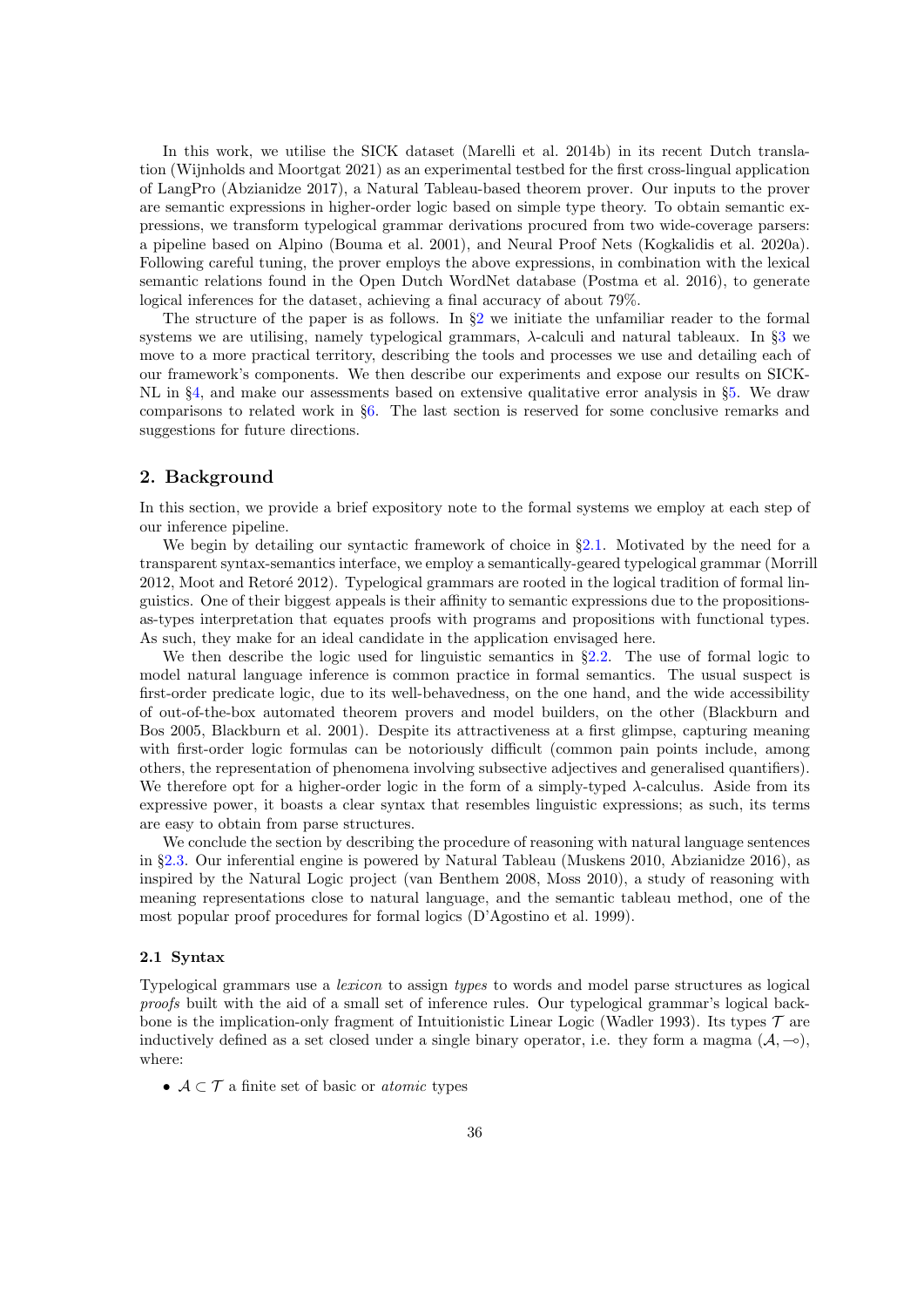•  $\rightarrow$  the linear implication (or lollipop), an operator such that  $\tau_1, \tau_2 \in \mathcal{T} \iff \tau_1 \to \tau_2 \in \mathcal{T}$ 

<span id="page-2-0"></span>A type of the form  $\tau_1 \to \tau_2$  (shorthand:  $\tau_1(\tau_2)$ ) is called *complex*, and is used to denote a linear transformation that will consume an *argument* of type  $\tau_1$  to produce a result of type  $\tau_2$ . In the linguistic setup, words that can stand on their own are assigned atomic types, whereas words requiring complements are assigned complex types; a simplified but representative lexicon is depicted in Table [1.](#page-2-0)

| ganzen, eenden, bessen | $\sim$ 11 $\sim$          | np                       | je, me      | $\sim$ $\mathbb{R}$      | pron                                      |
|------------------------|---------------------------|--------------------------|-------------|--------------------------|-------------------------------------------|
| zwemmen                | $\mathbb{R}^+$            | np(s)                    | gaf         |                          | $\therefore$ pron(np(pron(s)))            |
| eten                   |                           | $\therefore$ $np(np(s))$ | die         |                          | $\therefore$ $(pron(s))(np(np))$          |
| rode, blauwe           | $\mathbb{R}^{\mathbb{Z}}$ | np(np)                   | $_{\rm en}$ | <b>Contract Contract</b> | $\forall \alpha : \alpha(\alpha(\alpha))$ |

Table 1: A toy lexicon of simple linear types.

In its simplest form, the type logic provides three rules of inference, through which complex expressions can be built from simple ones. Owing to the remarkable equivalence between logics and λ-calculi known as the Curry-Howard correspondence (Sørensen and Urzyczyn 2006), each logical rule has an analogue in the *term* language of the linear  $\lambda$ -calculus:

$$
\frac{\Gamma\vdash s^{\tau_1(\tau_2)}\quad \Delta\vdash t^{\tau_1}}{\Gamma,\Delta\vdash (s\ t)^{\tau_2}}\ \multimap E\ \qquad \frac{\Gamma,x^{\tau_1}\vdash s^{\tau_2}}{x^{\tau}\vdash x^{\tau}}\ Ax\ \qquad \frac{\Gamma,\mathsf{x}^{\tau_1}\vdash s^{\tau_2}}{\Gamma\vdash (\lambda\mathsf{x}.\mathsf{s})^{\tau_1(\tau_2)}}\ \multimap I
$$

The implication elimination rule ( $\sim E$ ) posits that, given the derivability of an expression s of type  $\tau_1(\tau_2)$  from some context Γ and the derivability of an expression t of type  $\tau_1$  from some context  $\Delta$ , from the two contexts together we can derive the term s t of type  $\tau_2$ , corresponding to the application of s to t. Together with our toy lexicon, this rule already suffices to derive terms for a few simple sentences:

(1) a. eenden zwemmen  $(z$ wemmen $^{np(s)}$  eenden $^{np}$ )<sup>s</sup> b. eenden eten rode bessen  $\left(\text{eten}^{np(np(s))}\right)$  (rode<sup>np(np)</sup> bessen<sup>np</sup>)<sup>np</sup> eenden<sup>np</sup>)<sup>s</sup> c. je gaf me bessen  $\int_{0}^{\infty}$  (gaf $^{pron(np(pron(s)))}$  me $^{pron}$  bessen $^{np}$  je $^{pron}$ ) $^{s}$ 

The next two rules are a crucial component of the type logic, giving us access to hypothetical reasoning, a tool required for the derivation of higher-order syntactic phenomena. The identity axiom  $(Ax)$  allows us to instantiate a fresh named variable x of some type  $\tau$ . Finally, if given a context Γ and a variable x of type  $\tau_1$  we can derive a term s of type  $\tau_2$ , the implication introduction rule ( $\sim I$ ) allows us to build a function  $\lambda x$ .s of type  $\tau_1(\tau_2)$  from context Γ alone. With the addition of the above rules, we can now derive terms for more complicated sentences:

(2) bessen die je me gaf  

$$
\left(\text{die}^{(np(s))(np(np))}\right)\left(\lambda x.\left(\text{gaf}^{pron(np(pron(s)))}\text{ me}^{pron} x^{np}\text{ je}^{pron}\right)^s\right)^{np(s)} \text{bessen}^{np}\right)^{np}
$$

The last item in our syntactic toolshed is a hint of type polymorphism, a telling example being the type  $\forall \alpha : \alpha(\alpha(\alpha))$  assigned to coordinators, where  $\alpha$  is a *variable* ranging over types. The above recipe gives us the means to derive conjunctions of different syntactic categories in a uniform way:

<span id="page-2-1"></span>(3) a. ganzen en eenden 
$$
(en^{\alpha(\alpha(\alpha))}
$$
ganzen<sup>*np*</sup> eenden<sup>*np*</sup>)<sup>*np*</sup>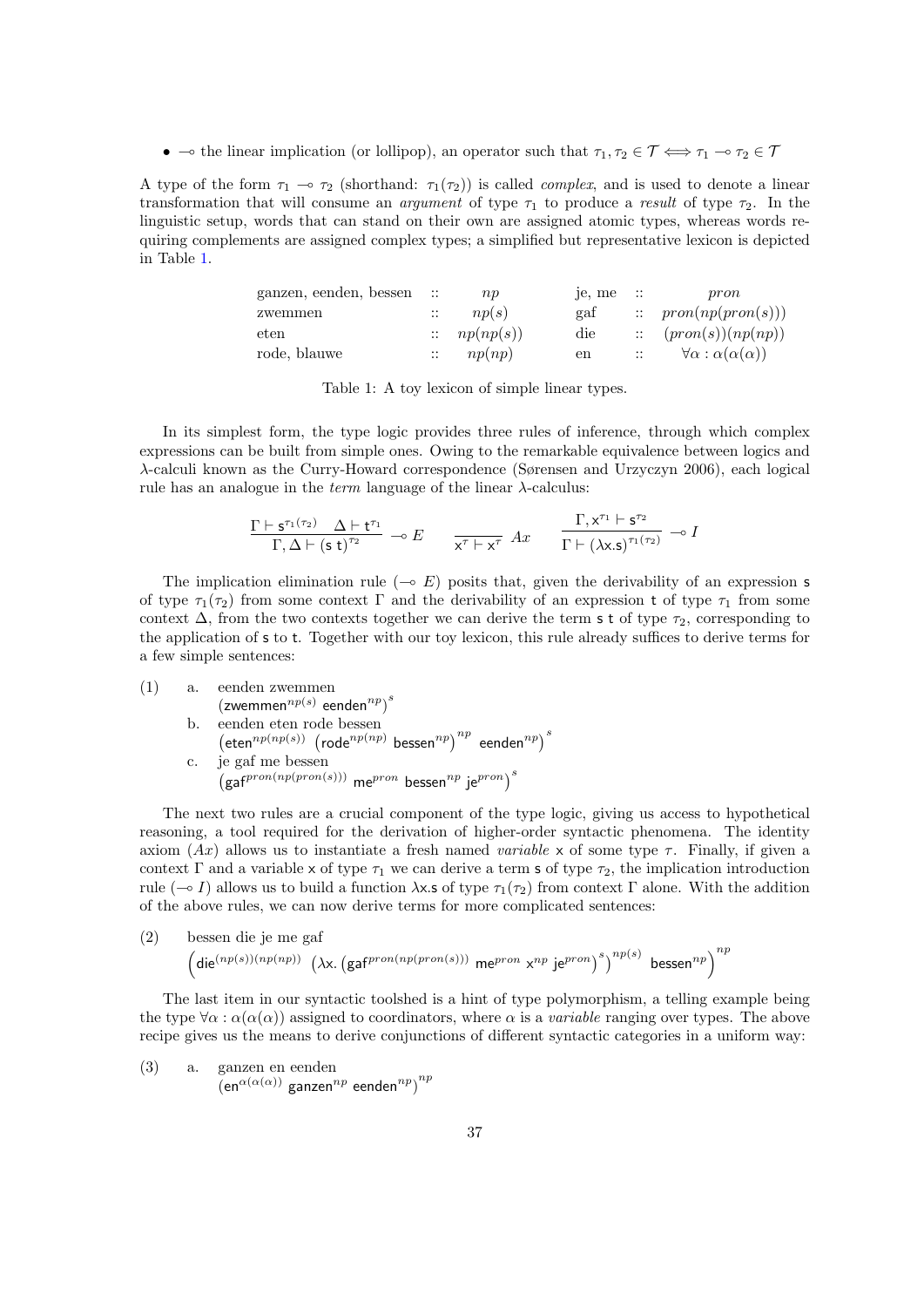<span id="page-3-2"></span>b. eenden eten rode en ganzen blauwe bessen

$$
\left(\text{en}^{\alpha(\alpha(\alpha))} \quad \left(\lambda xy. \left(x^{np(np(s))} \left(\text{rode}^{np(np)} y^{np}\right) \text{ eenden}^{np}\right)^s\right)^{(np(np(s))(np(s))}
$$
\n
$$
\left(\lambda zw. \left(z^{np(np(s))} \left(\text{blauwe}^{np(np)} w^{np}\right) \text{ ganzen}^{np}\right)^s\right)^{(np(np(s))(np(s))}
$$
\n
$$
\text{eten}^{np(np(s))} \text{ bessen}^{np}\right)^s
$$

where in Example [\(3-a\)](#page-2-1) we set  $\alpha := np$  for a simple noun phrase conjunction, whereas in [\(3-b\)](#page-3-2) we set  $\alpha := (np(np(s))(np(s))$  for a conjunction of sentences sharing their phrasal head, but also the head of the object noun phrase. This last example is indicative of the treatment of elliptical constructions in a linear regime.

#### <span id="page-3-0"></span>2.2 Semantics

The semantic logic we opt for is a higher-order simple predicate logic corresponding to the implicationonly fragment of Intuitionistic Logic, or, in Curry-Howard terms, the simply typed  $\lambda$ -calculus. It is a close replica of our syntactic logic, modulo implication no longer being linear: complex types are now the type signatures of ordinary functions. In practical terms, the type forming operator is now an arrow  $\rightarrow$  rather than the lollipop  $-\infty$ , and a single rule of inference is added to our vocabulary:

$$
\frac{\Gamma, \mathbf{x}_1^{\tau_1}, \mathbf{x}_2^{\tau_1} \vdash \mathbf{s}^{\tau_2}}{\Gamma, \mathbf{x}^{\tau_1} \vdash \mathbf{s} [\mathbf{x} / \mathbf{x}_1, \mathbf{x} / \mathbf{x}_2]^{\tau_2}} \ \ \textit{Contraction}
$$

It suggests that if from some context Γ together with two distinct variables  $x_1, x_2$  of the same type  $\tau_1$ we can derive a term s of type  $\tau_2$ , then we can do the same with just a single instance of x, provided we replace all occurrences of  $x_1$  and  $x_2$  in s with x. The effect of a non-linear semantic logic is that our semantic terms may now contain more than a single occurrence of terms appearing just once in the corresponding syntactic term, essentially permitting duplication of words when necessary (the utility of this will become evident in Example [\(5-e\)](#page-8-0) later on).

Just like syntactic terms, semantic terms (otherwise called Lambda Logical Forms, or LLFs) are built up from variables and constant lexical items. LLFs are typed using a small set of atoms:  $np$ ,  $n, pp, pr, and s<sub>x</sub>$ , corresponding to noun phrase, common noun, prepositional phrase, particle, and sentence respectively.<sup>[1](#page-3-3)</sup> A few sample LLFs are depicted in Example [\(4\);](#page-3-4) to distinguish between syntactic and semantic expressions, we format lexical terms of the latter as boldface. For types we use the abbreviation  $vp := np(s)$ .

- <span id="page-3-4"></span>(4) a. A woman who loves John is very happy  $\mathbf{a}^{n(vp(s))}\left(\textbf{who}^{vp(n(n))}\left(\textbf{love}^{(np(vp))}\ \textbf{join}^{np}\right) \textbf{woman}^{n}\right)\left(\textbf{be}^{vp_{adj}}\left(^{vp_{adj}}\ \right)\left(\textbf{very}^{vp_{adj}}\right)\textbf{happy}^{vp_{adj}}\right)\right)$ 
	- b. Every man loves a woman  $\mathrm{every}^{n(vp(s))}\ \mathrm{man}^n\ \left(\lambda x.\,\mathbf{a}^{n(vp(s))}\ \mathrm{woman}^n\, (\mathrm{love}^{np(vp)}\ x)$ Object narrow scope  $\mathbf{a}^{n(vp(s))}$  woman $^{n}$   $(\lambda y$ . every $^{n(vp(s))}$  man $^{n}$   $(\lambda x$ . love $^{np(vp)}$   $x^{np}$   $y$ Object wide scope

### <span id="page-3-1"></span>2.3 Reasoning with Natural Tableau

Natural Tableau is a signed tableau method specifically designed for a version of Natural Logic. Its core component is a set of inference rules, called tableau rules. During the reasoning process, these rules gradually break down the input logical forms, and different facets of the meaning are fleshed out. To avoid overloaded LLFs, we will omit types of lexical terms when appearing in tableau proofs.

<span id="page-3-3"></span><sup>1.</sup> In addition to the predicative adjectives feature  $(\alpha d_j)$ , a sentential clause category can be subcategorised as declarative  $(dd)$ , active past participial  $(pt)$ , passive past participial  $(ps)$ , present participial  $(ng)$ , or a question (e.g. q or wh). These sentence category features are inspired by the Combinatory Categorial Grammar (CCG) treebank (Hockenmaier and Steedman 2007). Note that the category feature adj in CCG serves to prevent certain ungrammatical declarative sentences, e.g. "John happy" and "John very love a woman".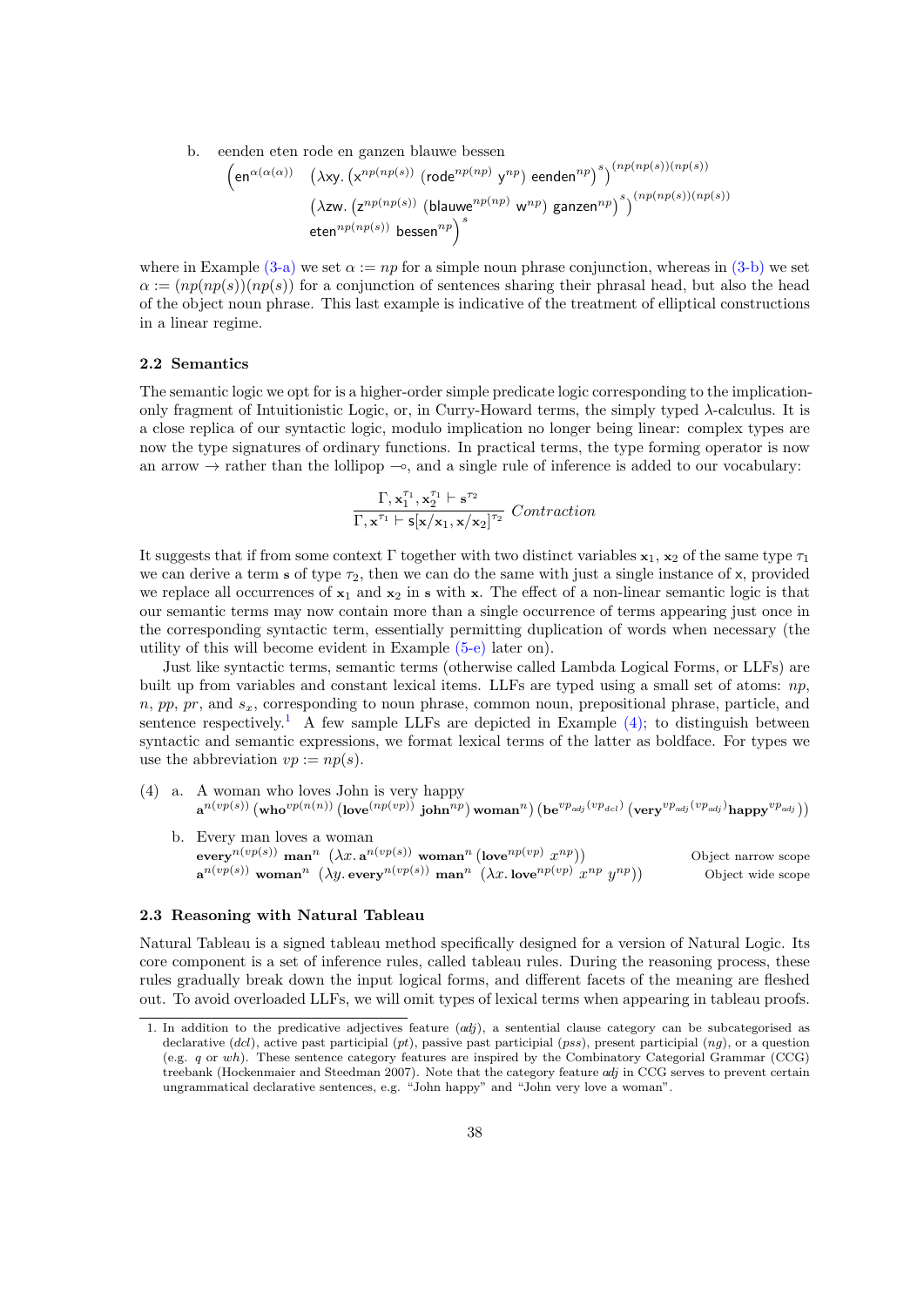<span id="page-4-0"></span>

Figure 1: The (tableau) inference rules that are employed in the tableau proof of Figure [2.](#page-5-0) Each inference rule has its name and optional constraints that are explicitly stated below the rule.  $\bar{c}$ denotes a (possibly empty) list of terms.  $X$  is a variable over the truth signs  $T$  and  $F$ .

Figure [1](#page-4-0) shows some of the tableau rules. Each rule has antecedent and consequent entries, where a tableau entry is a triplet of a λ-term, its (possibly empty) list of arguments, and a truth sign. For example,  $A : [\bar{c}] : \mathbb{T}$  means that when A is applied to its arguments (respecting the argument order), the resulting term is rendered as true. Consequent entries of a rule are usually shorter than the antecedent ones, which decomposes initial terms into smaller pieces. One special type of rule is a closure rule, e.g.  $(\times \sqsubseteq)$ . The rule spots inconsistencies (like an entity being A and not B, but at the same time A being more specific than  $B$ ) and triggers the termination of the search. The best way to understand the rules and see how they work in tandem is to consider an actual tableau proof.

We illustrate a tableau proof in the style of Natural Tableau in Figure [2.](#page-5-0)<sup>[2](#page-4-1)</sup> The tree-style proof is built to refute that the premise "a harmonica is played by a young boy" entails the hypothesis "a person sounds a musical instrument". If the refutation fails, this serves as a proof for the entailment relation. The refutation is carried out by searching for a counterexample for the entailment relation, i.e. building a situation that makes the premise true and the hypothesis false. The tableau starts with this exact requirement: the LLFs of the premise and the hypothesis are set to be true and false in nodes  $\Box$  and  $\Box$ , respectively. The rest of the tableau is built by decomposing the semantics of the initial entries with the help of the inference rules. For example,  $(\exists_{\mathbb{T}})$  applies to  $[1]$  and produces 3 and 4. The latter produces  $[5]$  via  $(\lambda_i)$ , and so forth. In the end,  $[1]$  is decomposed as there are b "boy" ( $\overline{11}$ ) and h "harmonica" ( $\overline{3}$ ), and b "plays" h ( $\overline{10}$ ). This information is inconsistent with the semantics of  $\overline{2}$ , and it is expressed in terms of three closed branches closed due to the following inconsistencies: b not being "person" ( $\overline{12}$ ), h not being "musical instrument" ( $\overline{15}$ ), and b not "sounding" h ( $\overline{17}$ ). A tableau with its all branches closed means that the refutation failed, i.e. it was impossible to find a counterexample for the entailment relation. Therefore, the premise entails the hypothesis; Q.E.D.

<span id="page-4-1"></span><sup>2.</sup> The example is in English as Natural Tableau and its computational implementation, the LangPro theorem prover, were originally developed for reasoning with English sentences. Also following the LLF format in LangPro, lexical terms are represented as lemmas. Additional information about types and part-of-speech (pos) tags of the lexical terms are omitted for the sake of simplicity.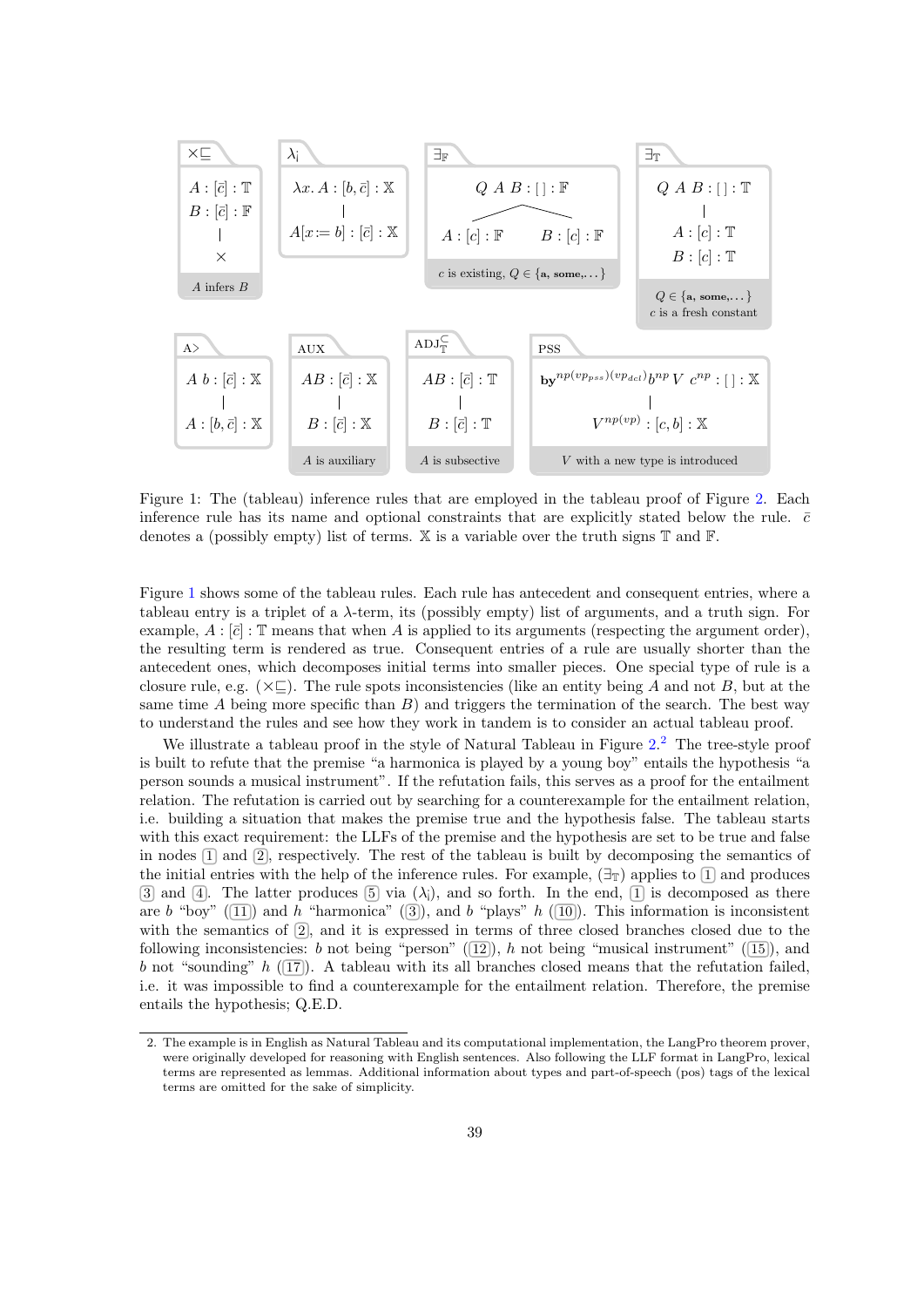<span id="page-5-0"></span> $\boxed{1}$  a harmonica  $(\lambda y. a$  (young boy)  $(\lambda x. b y x$  (be play) y)) :  $[]$  :  $T$  $[2]$  a person  $(\lambda x. a \text{ (musical instrument)} (\lambda y. sound y x)) : [] : \mathbb{F}$  $\boxed{3}$  harmonica :  $[h]$  :  $\mathbb T$  $\boxed{4}$   $\lambda y$ . a (young boy)  $(\lambda x$ . by x (be play)  $y$ ) :  $\boxed{\hbar}$  : T  $\overline{5}$  a (young boy)  $(\lambda x.$  by  $x$  (be play)  $\boldsymbol{h}$ ) :  $[]$  :  $\mathbb T$  $\overline{6}$  young boy :  $|\bm{b}|$  :  $\mathbb {T}$  $[7] \lambda x.$  by x (be play)  $h : [b] : \mathbb{T}$  $\overline{8}$  by  $\overline{b}$  (be play)  $\overline{h}$  : []:  $\mathbb T$  $\overline{9}$  be play :  $|\bm{h},\bm{b}|$  :  $\mathbb T$  $\boxed{10}$  play :  $[\bm{h}, \bm{b}]$  :  $\mathbb T$  $\boxed{11}$  boy :  $\boxed{b}$  :  $\mathbb T$  $\boxed{12}$  person :  $\boxed{\mathbf{b}}$  :  $\mathbb F$ ×  $\boxed{13}$   $\lambda x$ . a (musical instrument)  $(\lambda y$ . sound  $y$   $x)$  :  $[\mathbf{b}]$  :  $\mathbb F$  $\boxed{14}$  a (musical instrument)  $(\lambda y$ . sound  $y$   $\boldsymbol{b}$ ) : [ ] :  $\mathbb F$  $\overline{15}$  musical instrument :  $[h]:\mathbb{F}$ ×  $\overline{16}$   $\lambda y$ . sound  $y$   $\boldsymbol{b}$  :  $[\boldsymbol{h}]$  :  ${\mathbb F}$  $\overline{17}$  sound :  $[\boldsymbol{h},\boldsymbol{b}]$  :  ${\mathbb F}$ ×  $\exists$ T[1]  $\lambda$ <sub>[4]</sub>  $\exists$ <sub>T</sub>[5]  $\lambda$ <sub>i</sub>[7] pss[8]  $\rm{AUX[9]}$  $ADJ_{\mathbb{T}}^{\subset}[6]$  $\times \boxed{[11,12]}$   $\lambda$ <sub>[13]</sub>  $\times \boxed{[3,15]}$   $\lambda_{j,A}\lambda_{j,A}\lambda_{j}[16]$ ×⊑[10,17]  $\widehat{\exists_{\mathbb{F}}[10,i]}$  $\widehat{\exists_{\mathbb{F}}[14,h]}$ 

Figure 2: The closed tableau proves that the premise "a harmonica is played by a young boy" entails the hypothesis "a person sounds a musical instrument".

The Natural Tableau method can also be used to learn from data via abductive reasoning – inference to the best explanation. For example, let's assume that "musical instrument" is replaced with "French harp" in the hypothesis of the example in Figure [2.](#page-5-0) The proof for entailment would fail in case there is no knowledge available saying that a "harmonica" is a "French harp" (e.g. such knowledge is not available in WordNet). The idea behind abductive learning is that, given the correct/gold relation of such a problem (e.g. entailment), a tableau that attempts to prove the relation is constructed. If the proof is not found (i.e. the tableau is not closed), then the search starts for such knowledge that helps to close the tableau. In other words, abductive reasoning is used to infer the knowledge that supports the correct relation. In our example, such inferred knowledge would be "harmonica" being a sort of "French harp" (harmonica ⊑ french harp), which suffices to find the proof for the entailment relation. This way, abductive learning helps infer new knowledge from labeled NLI problems, which can later be used for unseen problems.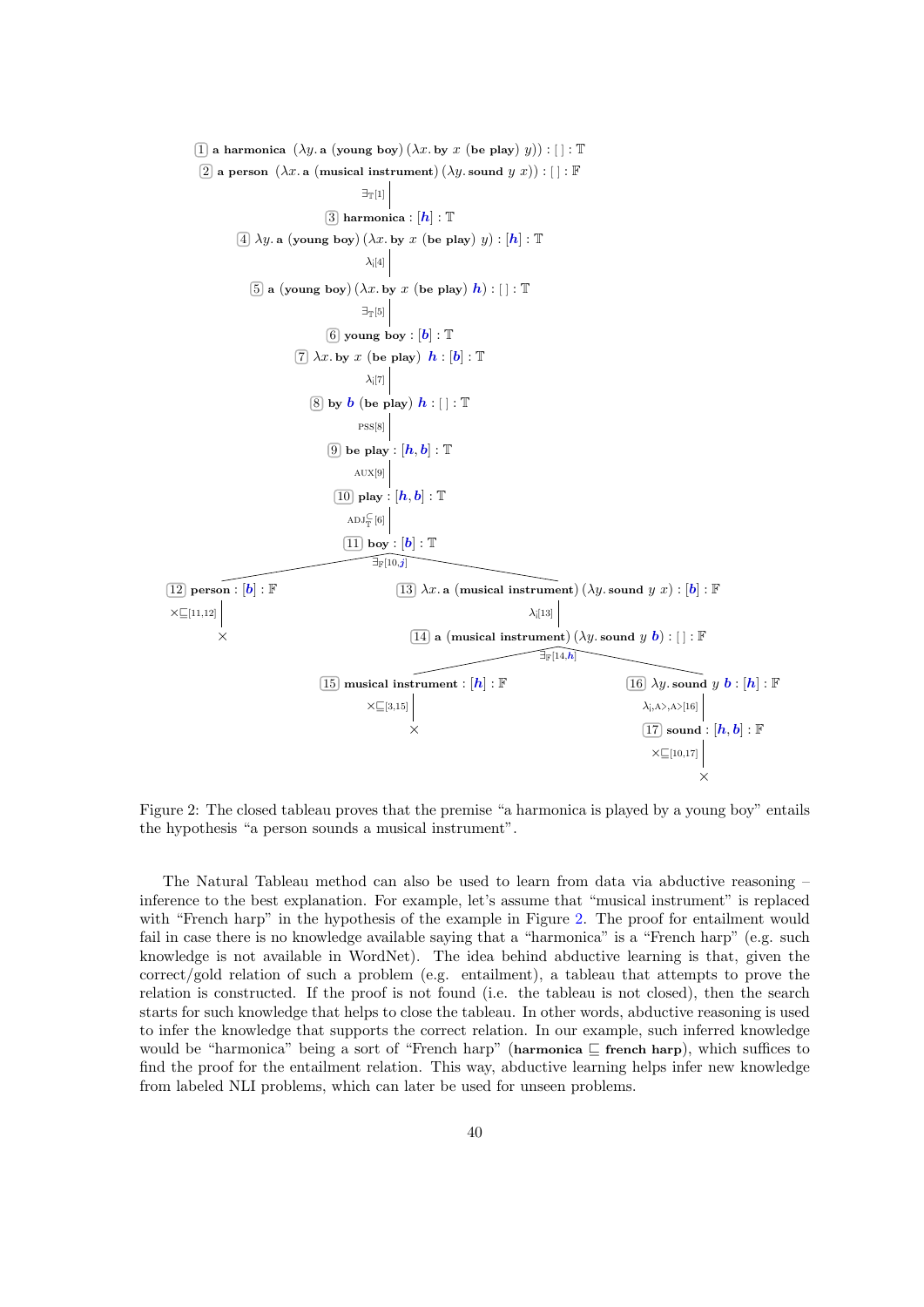# <span id="page-6-0"></span>3. Methodology

Having introduced the formal background, we now move on to describe our implementation of the automated theorem prover for Dutch and the computational machinery behind its components.

#### 3.1 Parsing

We obtain syntactic  $\lambda$ -terms in the form described in §[2.1](#page-1-1) using two different parser pipelines: one based on Alpino, and another on Neural Proof Nets.<sup>[3](#page-6-1)</sup>

Alpino is an attested wide-coverage parser for unrestricted written Dutch, creating parse structures in the form of dependency graphs (Bouma et al. 2001, van Noord 2006). Its grammar, in line with head-driven phrase structure grammars (Pollard and Sag 1994), consists of a set of manually specified phrase formation rules and a rich lexicon providing subcategorisation frames and dependency information. The format employed (graphs, rather than trees) provides the means to capture reentrancy; nodes correspond to words and phrases (labeled with syntactic category tags), and outgoing edges denote a dependency frame containing strictly one phrasal head, and zero or more complements and adjuncts. Due to the ambiguity inherent in frame assignment and rule application, Alpino may produce a multitude of dependency graphs for a single input sentence; these are evaluated and scored on the basis of a log-linear disambiguation model aided by a few handdesigned penalisation rules. We convert Alpino's graphs to proofs of the syntactic type logic using the type extraction algorithm of Kogkalidis et al. (2020b); the algorithm traverses the parse graph, translating syntactic categories to atomic types and iteratively casting heads (resp. adjuncts) as linear functions that consume their complements (resp. phrasal parents) for each phrase.

Neural Proof Nets (NPN) is a formalism-specific neuro-symbolic parser composed of three parts (Kogkalidis et al. 2020a). First, a pretrained BERT model reads the tokenised input text and builds contextualised vectorial representations for each token (Delobelle et al. 2020). An autoregressive transformer stack then translates the encoded representations into a sequence of types aligned with each input work, handling lexical type assignment and disambiguation in context (Kogkalidis et al. 2019). Finally, a permutation module based on Sinkhorn networks (Mena et al. 2018) uses the format of multiplicative linear logic proof nets (Girard 1987) to tackle rule applications in parallel, transforming the type sequence into a proof proper.

# <span id="page-6-2"></span>3.2 Obtaining Lambda Logical Forms

Despite also being  $\lambda$ -expressions, LLFs differ from syntactic terms not only in their intended use, but also in their structure and types. Whereas syntactic terms capture the tectogrammatical structure underlying the sentence in a bottom-up fashion, LLFs are used to express the sentential meaning, and are processed top-down by the Natural Tableau inference rules. The conversion from the former to the latter is handled by a manually-designed pipeline, generally following (Abzianidze 2015b). The pipeline is depicted in Figure [3;](#page-7-0) it gradually simplifies syntactic expressions, homogenising parser inconsistencies and syntactic subtleties that would otherwise be attenuated in the output LLFs.

Simplifying lexical entries The syntactic terms come with fine-grained types built up from 31 atoms. On the other hand, Natural Tableau operates on LLFs typed using the following atoms:  ${n, np, s_x, pp, pr}$  as detailed in §[2.3.](#page-3-1) We translate syntactic terms into simple semantic terms using a many-to-one map from syntactic atoms to simplified types, as depicted in Table [2.](#page-7-1) This serves two functions: it first collates the (quite large) set of syntactic primitives to a more manageable size, but also casts syntactic atoms that hide their semantic frames into explicit functions.

<span id="page-6-1"></span><sup>3.</sup> Both pipelines generate proofs and terms enhanced with unary type- and term-level operators that specify dependency information on top of function-argument structures; we discard the dependency information while the structure of proofs and terms remains the same. We leave utilisation of the dependency information in the context of semantic reasoning as an open question for future work.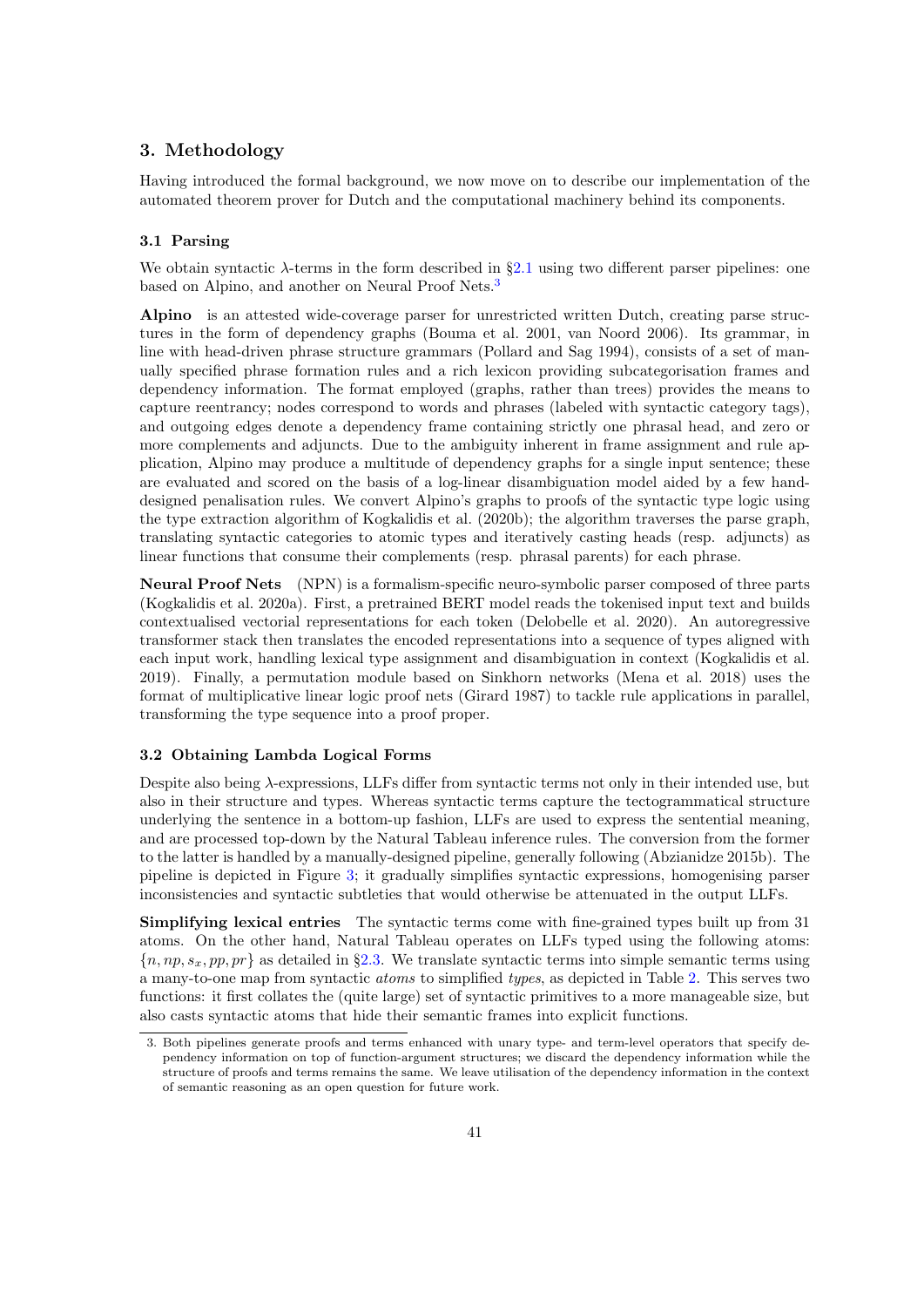<span id="page-7-0"></span>

<span id="page-7-1"></span>Figure 3: A procedure of obtaining LLFs from the syntactic terms of the parsers.

| <b>Syntactic Atoms</b> (description $\&$ sign)    |                 | LLF Types     |
|---------------------------------------------------|-----------------|---------------|
| Declarative sentence (verb at the $2nd$ position) | $s_{main}$      | $s_{dcl}$     |
| Subordinate clause (verb final)                   | $s_{sub}$       | $s_{sub}$     |
| Pronoun                                           | vnw             | np            |
| Preposition                                       | $v\overline{z}$ | pr            |
| Numeral                                           | tw              | np            |
| aan het-infinitive group                          | ahi             | $np(s_{nq})$  |
| Verb                                              | ww              | $np(s_b)$     |
| Passive/perfect participle                        | part            | $np(s_{pt})$  |
| te-infinitive group                               | ti              |               |
| om te-infinitive-group                            | oti             | $np(s_{to})$  |
| Adjectival Phrase                                 | ap              |               |
| Adjective                                         | adj             | $np(s_{adj})$ |

Table 2: Mapping from typelogical atoms to LLF types.

Syntactic constants for lexical entries are translated to semantic constants that respect the translation of their type signature. Example [\(5-a\)](#page-7-2) shows the simple semantic term resulting from casting each of the syntactically flat atoms ti, part and ww to the function type  $vp := np(s)$ .

Fixing analyses Adjustment and correction of simple semantic terms is the most elaborate part of the conversion procedure. Since there is no clear cut between adjustments and corrections due to the differences in two styles of analysis motivated from top-down and bottom-up approaches, we will not distinguish them and call it fixing. During term fixing, pos tags of the lexical entries are used in addition to type information. Lexical terms are replaced with their lemmas (formatted in boldface). Below we illustrate representative instances of the term fixes for Dutch syntactic terms.<sup>[5](#page-7-4)</sup>

Moving a determiner in a term structure above noun modifiers is the most applied rule. The instance of the rule application is shown in Example [\(5-b\).](#page-8-1) Other fixing rules related to NPs are the rules that change the type of a verb or a preposition term that takes an argument of type  $n$ . Example [\(5-c\)](#page-8-2) shows the changes in the types of "zijn" and "snijden" and the insertion of explicit quantifiers for existence and plurality for the bare NPs "hout" and "mannen" respectively.

Sometimes adjectives that act like nouns are analysed as predicative adjectives of type  $np(s_{adi})$ , like in  $(\sin)$  of  $(5-d)$ . The type of such nominal adjectives are set to n and the type of related lexical terms are changed accordingly. Example [\(5-d\)](#page-8-3) also shows how the predicative PP "op een berg" is changed from an adjunct phrase to a complement of the copula "zijn".

<span id="page-7-2"></span>(5) a. (nld) om te vissen gebruikt

<span id="page-7-3"></span><sup>4.</sup> The simplification step also involves mapping the Alpino-style and Universal (Petrov et al. 2012) pos tags (coming from Alpino and spaCy, respectively, see §[4.2\)](#page-10-1) to the Penn Treebank-style. The latter is the tagset expected by an existing reasoning component (see §[3.3\)](#page-8-4).

<span id="page-7-4"></span><sup>5.</sup> Some of these fixes are the results of combinations of the already existing fixing rules from Abzianidze (2015b) specific to CCG derivation trees and the fixing rules specific to the structures of the Dutch syntactic terms.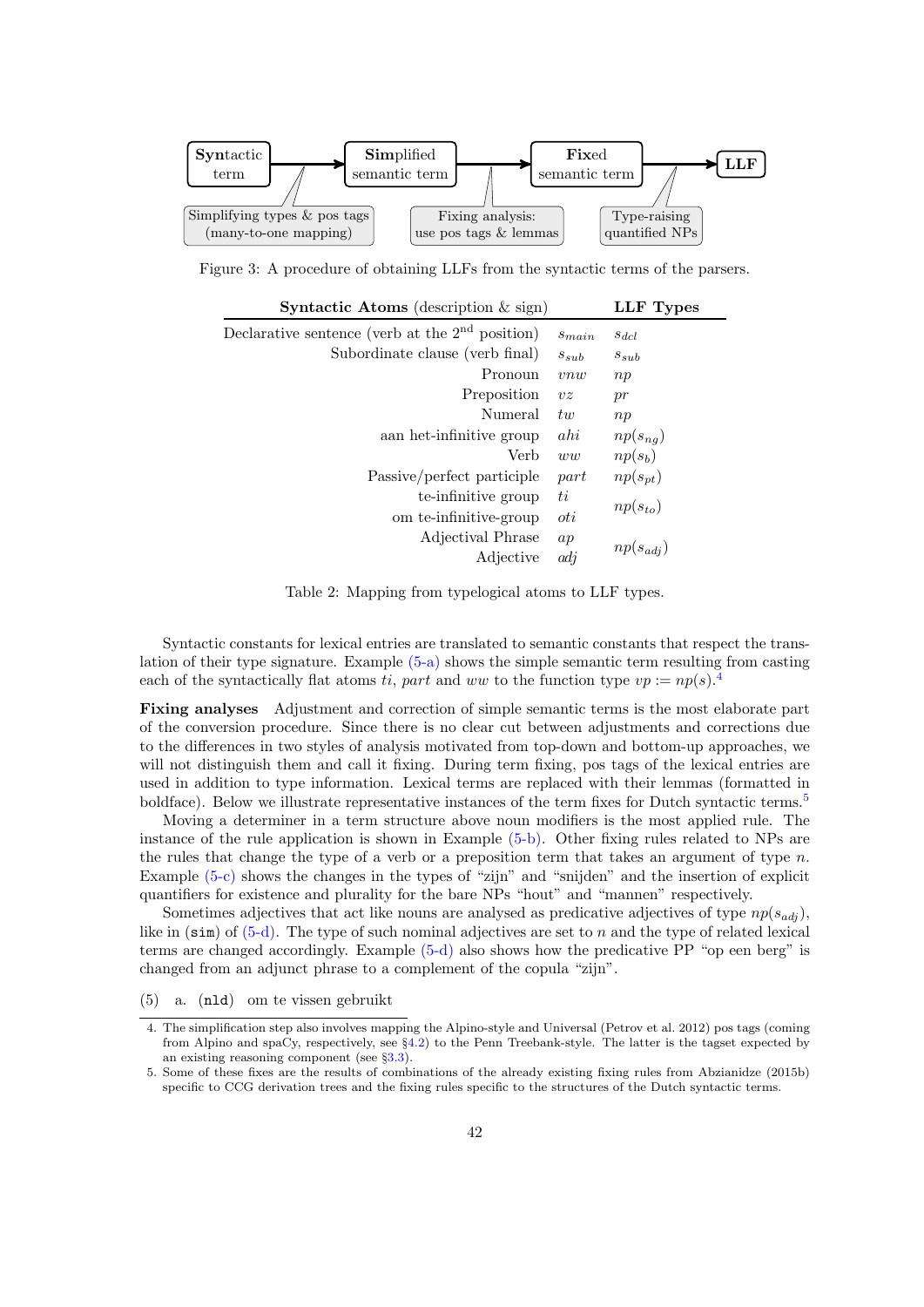<span id="page-8-2"></span><span id="page-8-1"></span>(syn) om $^{ti(part(part)}$  (te<sup>ww(ti)</sup> vissen<sup>ww</sup>) gebruikt<sup>part</sup>  $(\textsf{sim})$  om $^{vp(vp(vp))}$  (te $^{vp(vp)}$  vissen $^{vp})$  gebruikt $^{vp}$ (fix) om<sup>vp(vp(vp)</sup>) (te<sup>vp(vp)</sup> vissen<sup>vp</sup>) gebruiken<sup>vp</sup> b. (nld) een grote bruine hond  $(\text{sim})$  grote $^{np(np)}$  (bruine $^{np(np)}$  (een $^{n(np)}$  hond<sup>n</sup>))  $\left(\texttt{fix}\right) \ \ \mathsf{een}^{n(np)} \ \left(\texttt{growth}^{n(n)} \ \left(\texttt{bruin}^{n(n)} \ \texttt{hond}^{n}\right)\right)$ c. (nld) mannen zijn hout aan het snijden  $(\mathtt{sim})$  zijn $^{vp(n(s))}$   $(\mathtt{aan\_het}^{vp(vp)}$   $(\mathtt{snijden}^{n(vp)}$  hout $^{n}))$  mannen $^{n}$  $\left(\texttt{fix}\right)$  zijn $^{vp(np(s))}$   $\left(\texttt{aan\_het}^{vp(vp)} \; \left(\texttt{snijden}^{np(vp)} \; \left(\texttt{een}^{n(np)} \; \texttt{hout}^{n}\right)\right)\right)$   $\left(\texttt{s}^{n(np)} \; \texttt{man}^{n}\right)$ (11f)  $s^{n(vp(s))}$  man (zijn (aan\_het  $(\lambda x. \text{ een}^{n(vp(s))}$  hout  $(\lambda y. \text{snijden } y^{np} x^{np})))$ d. (nld) een man in het blauw is op een berg  $(\texttt{sim})$  op $^{np(s(s))}$  (een $^{n(np)}$  berg $^n)$   $(\textsf{is}^{vp}$   $(\textsf{in}^{np(np(np))}$  (het $^{vp(np)}$  blauw $^{vp})$  (een $^{n(np)}$  man $^n))$ )  $(\mathtt{fix})$  zijn $^{pp(vp)}\left(\mathsf{op}^{np(pp)}\left(\mathsf{een}^{n(np)}\;\mathsf{berg}^{n}\right)\right)\left(\mathsf{een}^{n(np)}\;\left((\mathsf{in}^{np(n(n))}\;\left(\mathsf{het}^{n(np)}\;\mathsf{blauw}^{n}\right)\right)\;\mathsf{man}^n\right)\right)$  $(11f)$  $\mathrm{het}^{n(vp(s))}$  blauw  $(\lambda x.\mathtt{een}^{n(vp(s))}$   $(\mathrm{in}~x^{np}$  man)  $(\lambda y.\, \text{een}^{n(vp(s))} \text{ berg}^n(\lambda z.\, \text{zijn} \text{ (op } z^{np}) \text{ y}^{np})))$ e. (nld) een rode jas en kaki broek

- <span id="page-8-3"></span><span id="page-8-0"></span> $(\texttt{sim})$   $\texttt{en}^{\alpha(\alpha(\alpha))}$   $\big( \lambda$ x.rode $^{np(np)}\, (\textsf{x}^{n(np)}$  jas $^{n} )\big)$   $\big( \lambda$ y.kaki $^{np(np)}\, (\textsf{y}^{n(np)}$  broek $^{n} )\big)$  een $^{n(np)}$
- $\begin{pmatrix} \texttt{fix} \end{pmatrix} \ \texttt{en}^{n(p(np))}\,(\texttt{een}^{n(np)}\;(\texttt{road}^{n(n)}\;\texttt{jas}^n))\,(\texttt{een}^{n(np)}\;\;(\texttt{kaki}^{n(n)}\;\texttt{broek}^n))$

Elliptical coordination constructions are modeled with syntactic terms containing  $\lambda$ -abstractions, as shown in (sim) of Example [\(5-e\).](#page-8-0) We apply a non-linear rewriting rule to such constructions that distributes the argument over the coordinated function terms: in the example, "een" is distributed over "rode jas" and "kaki broek". After the argument distribution,  $\beta$ -reductions are applied and the determiners are moved at the top level of NPs, as done in Example [\(5-b\).](#page-8-1)

Type-raising NPs The final step in the conversion is to obtain LLFs from fixed terms. This is done by type-raising NPs with determiners/quantifiers. This procedure follows the algorithm described in Abzianidze (2016), which is already implemented in the LangPro theorem prover. Examples of LLFs with type-raised NPs are given for the sentences [\(5-c\)](#page-8-2) and [\(5-d\).](#page-8-3) All lexical terms retain their types except the determiners; their  $n(np)$  type is replaced with  $n(vp(s))$ .

#### <span id="page-8-4"></span>3.3 Natural Language Reasoning

Reasoning over the Dutch LLF is handled by LangPro (Abzianidze 2017), a Natural Tableau-based automated theorem prover. The prover, in its original English implementation, uses a CCG parser to parse and tag input sentences, and builds two tableaux (one for entailment, and one for con-tradiction<sup>[6](#page-8-5)</sup>) while using the Princeton WordNet (Miller 1995) as a lexical knowledge base (KB). LangPro has been applied to a few NLI benchmarks, and its results rank high among logic-based NLI systems (Abzianidze 2016). In order to enable the acquisition of novel lexical knowledge from data, Abzianidze (2020) recently proposed a training methodology that models learning as abductive reasoning.

We extend the theorem prover to allow processing of Dutch sentences; switching between languages can be done easily by setting the corresponding flag. The adaptation process includes changes in two prover components: the inventory of tableau rules, and the knowledge base. We extend the scope of one tableau rule ( $\epsilon \text{MOD}$ ) and add a new closure rule ( $\times \perp$ ) to the rule inventory due to

<span id="page-8-5"></span><sup>6.</sup> To prove the contradiction relation between a premise and a hypothesis, a tableau starts with both premise and hypothesis marked with the true sign because a counterexample for the contradiction relation is when both of the sentences can be true.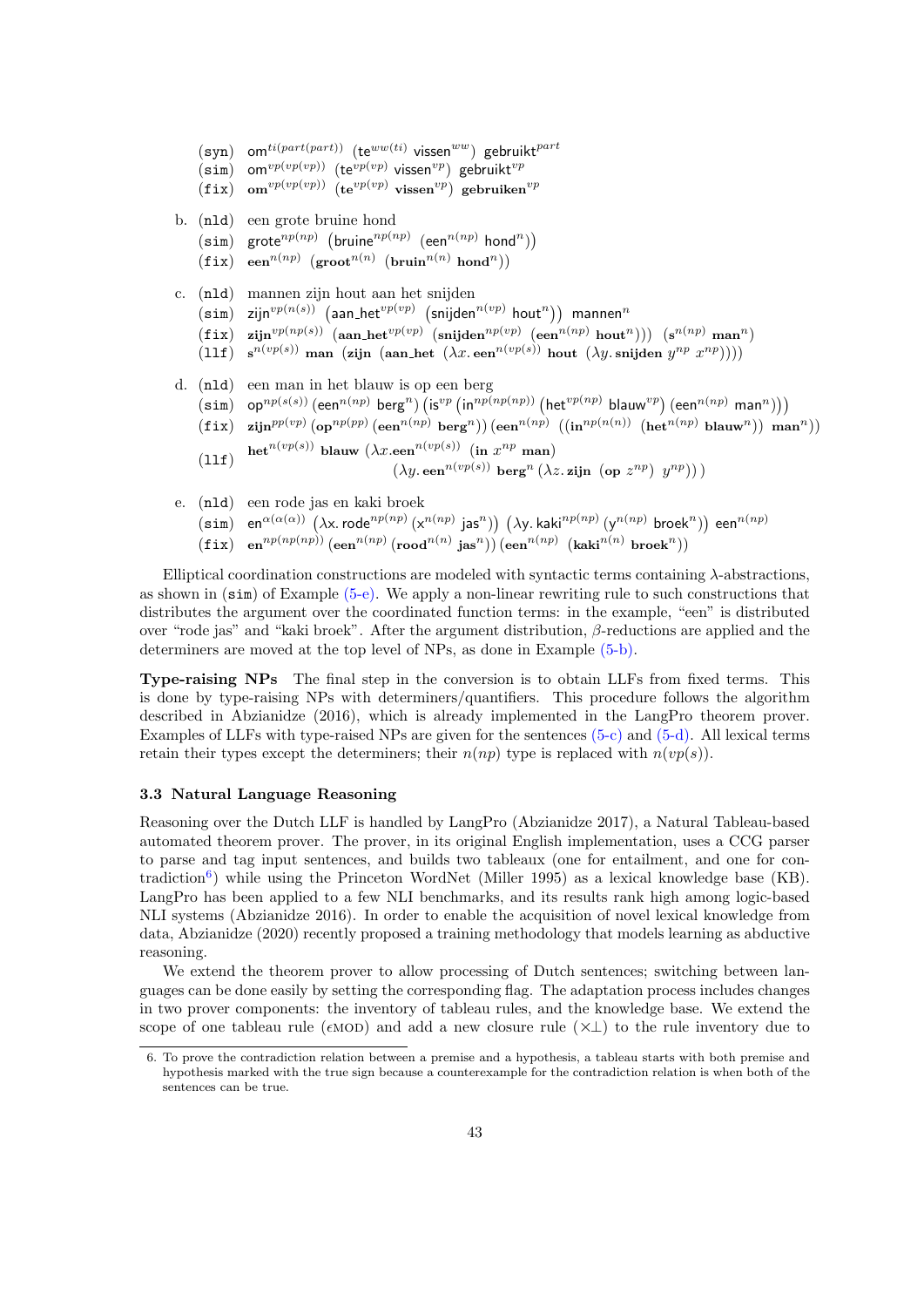<span id="page-9-2"></span>

Figure 4: The tableau proves the SICK-NL problem 5220: "Een hond kijkt rond" contradicts "Er is geen hond die rondkijkt". The proof uses new rules specially designed for Dutch. X is a negated version of X, where T's negation is F and vice versa.

the analysis of Dutch expletive constructions differing from English ones. This contrast is shown in Examples [\(6\)](#page-9-0) and [\(7\).](#page-9-1) Dutch syntactic terms treat the expletive "er" as a clause modifier, while its English counterpart "there" is an argument of the main verb, following the CCG analysis. We also introduce a new rule  $(\times \text{v-PR})$  for Dutch phrasal verbs.

- <span id="page-9-0"></span>(6) (eng) There is no dog looking around  $(11\texttt{f})$  no $^{n(np)}$   $(\texttt{wh}^{vp(n(n))}$   $(\texttt{around}^{vp(vp)}$  look $^{vp})$  dog<sup>n</sup>)  $(\lambda x.$  be $^{np(vp)}$  x there $^{np})$
- <span id="page-9-1"></span>(7) (nld) Er is geen hond die rondkijkt  $\left(11\texttt{f}\right)$  er $^{s(s)}$   $\left(\texttt{seen}^{n(np)}\;\left(\texttt{die}^{vp(n(n))}\;\texttt{rondkjken}^{vp}\; \texttt{hond}^{n}\right)$  zijn $^{vp}\right)$

A tableau proof in Figure [4](#page-9-2) illustrates the Dutch-specific additions to the tableau rule inventory. In order to prove that "Een hond kijkt rond" contradicts "Er is geen hond die rondkijkt", the tableau method shows that there is no possible situation where both sentences are true; therefore, the tableau construction starts with entries  $\boxed{1}$  and  $\boxed{2}$  marked as true. In the proof, the ( $\epsilon$ MOD) rule treats the expletive "er" as a semantically vacuous modifier (i.e. the identity function) when  $\boxed{3}$  is obtained from 2. The right-hand side branch is closed after  $(\times \bot)$  is applied to 7. Similarly to reasoning with English, the relative pronoun "die" is analysed as a logical conjunction. The middle branch is closed due to  $\boxed{4}$  and  $\boxed{9}$  contradicting each other. The left-hand side branch is closed with the help of the new  $(\times \text{v-PR})$  rule, which identified contradiction between [5] (it is true that "h kijkt") rond") and  $[8]$  (it is false that "h rondkijkt").

Obviously, without a language-specific lexical database, the tableau prover would only be able to tackle dull logical relations. To further allow reasoning with lexical knowledge, we employ the Open Dutch WordNet (Postma et al. 2016). To make the database compatible with the theorem prover, we convert it to the Princeton-style prolog format.<sup>[7](#page-9-3)</sup> In addition to the antonymy and hyperonymy relations present in the resource, we also use near synonymy and cross-category near synonymy, which we cast as similarity and derivational morphosemantic relation, respectively.

<span id="page-9-3"></span><sup>7.</sup> <https://wordnet.princeton.edu/documentation/prologdb5wn>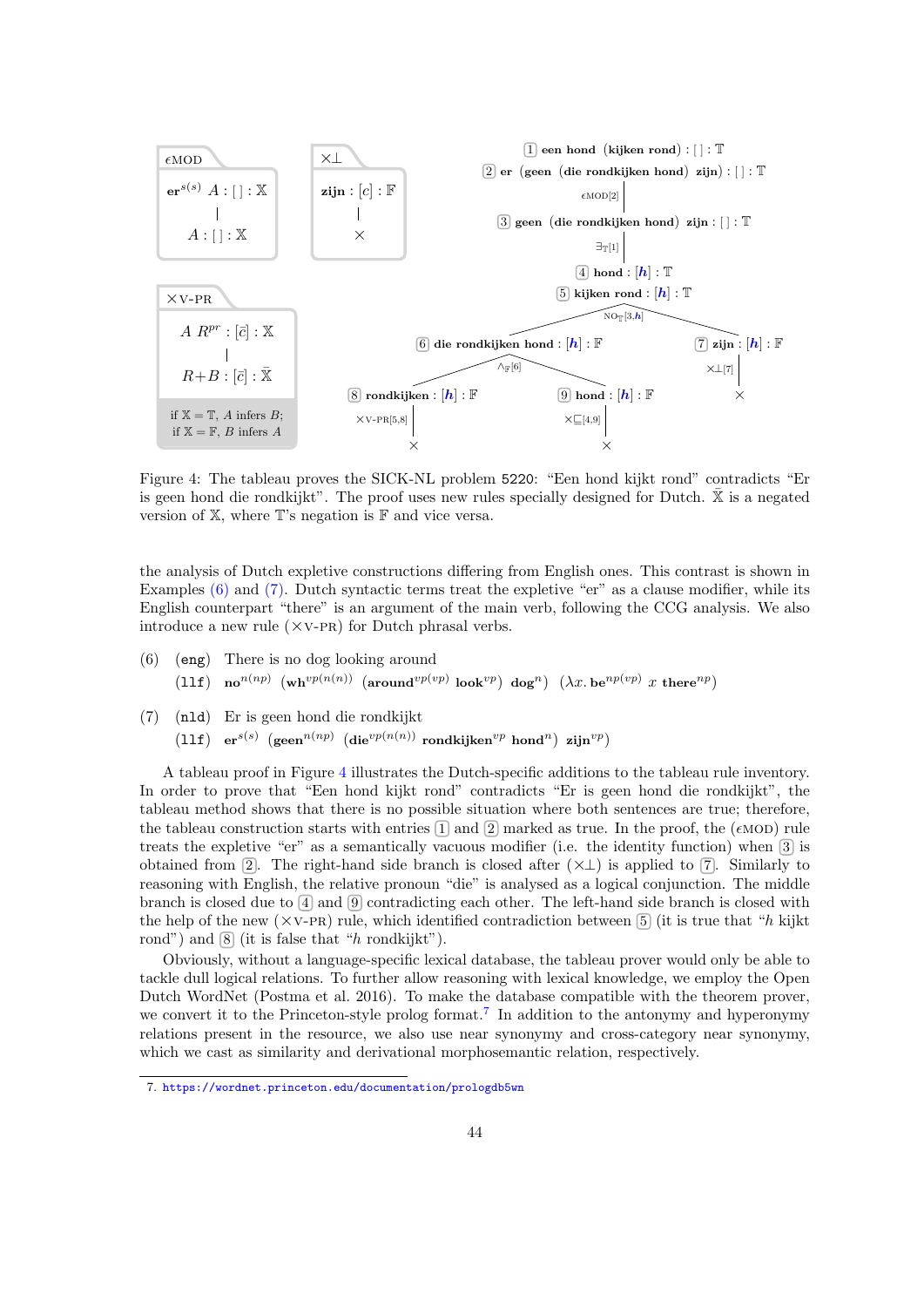We adopt a default approach of the theorem prover when extracting KB relations from the WordNet. In particular, two words are in a certain relation if there exist word senses of these words for which the corresponding WordNet relation holds. Put differently, it is an all-sense approach, where all corresponding word senses are considered when comparing two words. By opting for this approach, we avoid additionally complicating our pipeline by adding a word sense disambiguation system to it. Moreover, Abzianidze (2015a) showed that it works reasonably well for the English SICK dataset.

## <span id="page-10-0"></span>4. Experiments

In order to experimentally validate our methodology, we utilise SICK-NL, a recently created Dutch NLI dataset, described in §[4.1.](#page-10-2) We perform a range of experiments involving various combinations of tools, settings and baselines, detailed in §[4.2,](#page-10-1) and present our results in §[4.3.](#page-11-0)

#### <span id="page-10-2"></span>4.1 SICK-NL

The SICK dataset (Marelli et al. 2014b) is a collection of 6 076 sentences originating from image captions. These sentences are arranged in 9 840 problems of ordered pairs, made up of a premise and a hypothesis together with an inference label (neutral, entailment or contradiction) that signifies the one-directional logical inference from premise to hypothesis. The dataset is originally segmented in three parts: train, trial and test (4 500, 500 and 4 927 problems respectively) for the SemEval-14 shared task (Marelli et al. 2014a).

The Dutch version of SICK (Wijnholds and Moortgat 2021) is derived from the original through an automated translation process and a gold inference label transfer. The dataset consists of 6 060 unique sentences in total. The automatic translations were manually inspected, and erroneous ones were corrected on an individual sentence basis (i.e. not taking pairing contexts into account). Based on preliminary experiments with neural models, Wijnholds and Moortgat (2021) indicate that the Dutch counterpart is more difficult than the original; the main hypothesised reason is a reduction in lexical overlap between sentence pairs (despite a small reduction in average sentence length), owing to machine translation inflating the dataset's vocabulary.

#### <span id="page-10-1"></span>4.2 Experimental Setup

We experiment with syntactic expressions from both parsers. From Alpino, we request the global optimal parse for each sentence, imposing no time constraints. The graphs obtained are then converted into typelogical derivations with the aid of the extraction algorithm. In the process, a small portion of parses are discarded due to either underspecifying the sentence's function/argument structure (e.g. resorting to vague discourse-level annotations) or failing rudimentary correctness checks. From Neural Proof Nets, we select the structurally correct analysis with the highest score that falls within a beam of width 6 (when at least one such exists). Table [3](#page-10-3) reports sentence and dataset coverage from each parser pipeline.

<span id="page-10-3"></span>

| Parser            |                    | Sentences Parsed Problems Covered |
|-------------------|--------------------|-----------------------------------|
| Neural Proof Nets | 5 8 12 (95,9%)     | $9\,264\; (94,1\%)$               |
| Alpino            | $5\,947\ (98,1\%)$ | 9611 (97,7%)                      |

Table 3: Sentences parsed and problems covered with each parser.

We then transform syntactic analyses to logical forms as described in §[3.2.](#page-6-2) In order to ease lexical lookup, we homogenise semantic constants by lemmatising them, using pos tags to disambiguate, and apply term conversions when necessary. Lemmas and tags are obtained from two sources: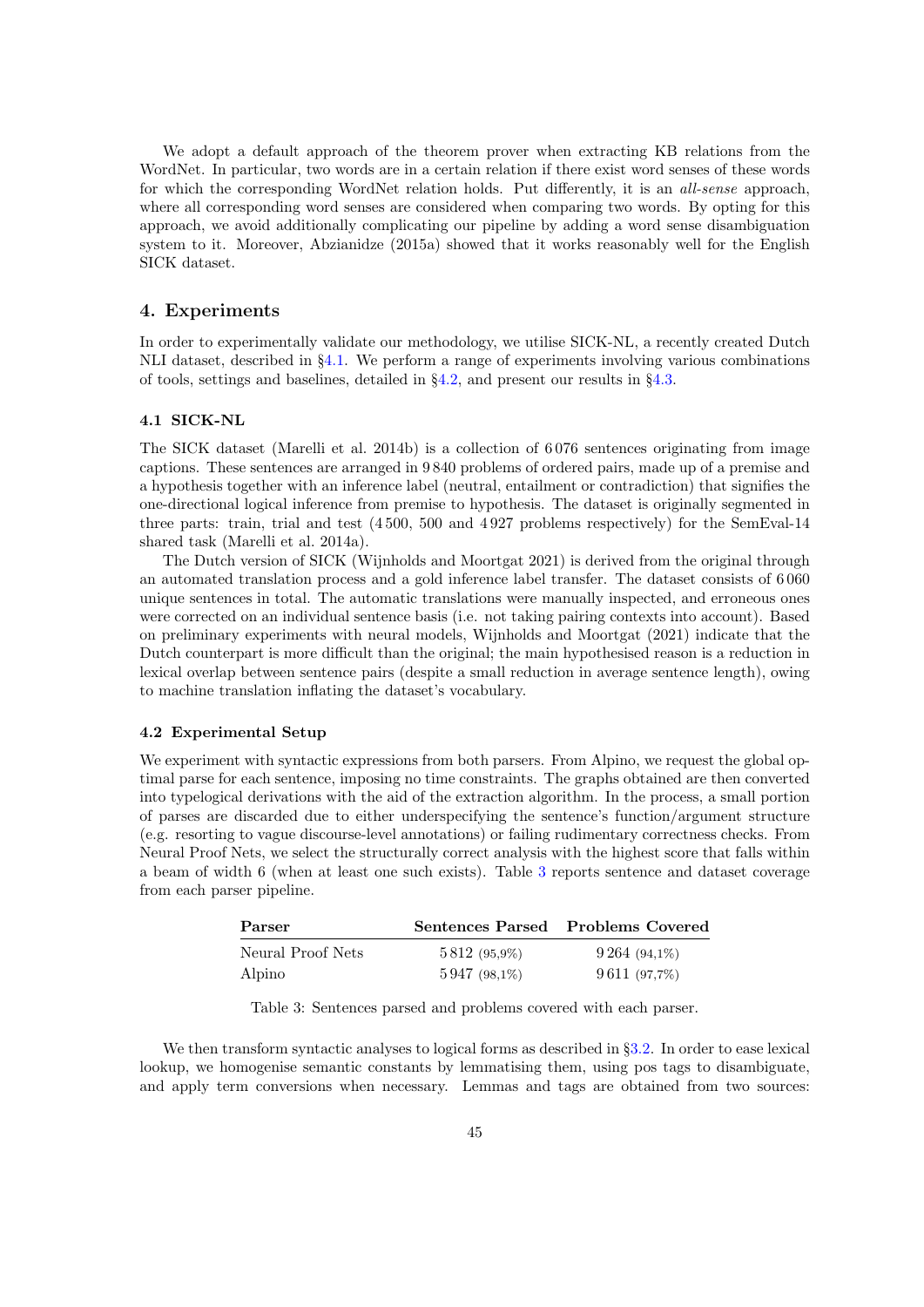Alpino, and spaCy's large Dutch language model (Honnibal et al. 2020). Logical forms are then fed to the LangPro theorem prover – if a problem is missing a term for either premise or hypothesis, the prover's prediction defaults to the neutral label.

We obtain an accuracy score on the test set (percentage of problems correctly classified) from each parser & tagger combination, as well as five ensemble models. Each ensemble aggregates the votes of equally-weighted models, prioritising non-neutral over neutral votes, and defaulting to neutral in case of conflict (e.g. entailment vs contradiction). We produce two ensembles over parsers, two over taggers, and one over all four taggers and parser combinations.

Next, we train each of the core models using abduction on the union of the training and trial portions of the dataset. We use the trial set in abductive learning since the theorem prover has no proper set of hyperparameters that can be tuned in the development phase. For the abductive learning we use the settings of Abzianidze (2020). Post-training, models are organised in ensemble pairs as before, without cross-model spilling of learned knowledge.

To quantitatively assess our models' performance, we compare against established pretrained language models, fine-tuned as three-way sequence classifiers (a sequence being the concatenation of the premise and hypothesis sentences, as is standard practice). Following Wijnholds and Moortgat (2021), we use BERTje (de Vries et al. 2019), RobBERT (Delobelle et al. 2020) and mBERT (Devlin et al. 2019), but perform model selection on the basis of trial set accuracy, and average scores from five training instances.

#### <span id="page-11-0"></span>4.3 Results

Table [4a](#page-11-1) presents the results for all parser & tagger combinations and ensembles, with and without abduction. Comparing individual components, we note that models perform better with (i) pos tags and lemmas coming from spaCy rather than Alpino, and (ii) parse structures coming from the Alpino pipeline rather than NPN. When it comes to abduction, trained models perform consistently better across the board, raising individual model performance by 1.38–1.83%. In line with previous work (Abzianidze 2015a, Mart´ınez-G´omez et al. 2016), aggregating proofs from various model combinations substantially improves results. Our best performing model is the ensemble of four theorem provers using all cross combinations of parsers & taggers, where each of the provers has been trained using abduction; The ensemble model achieves a raw improvement of 1.22% over its best constituent (with the Alpino parser & spaCy tagger combination). We abbreviate this ensemble model as  $\text{LangPro}\,\Sigma^2$  and use it for subsequent comparisons.

Unsurprisingly, and as Table [4b](#page-11-1) suggests, all BERT-based models outperform LangPro  $\Sigma^2$ , with a maximum absolute difference of 3.2%. However, inspecting the confusion matrices of the systems in Table [5](#page-12-0) reveals LangPro  $\Sigma^2$ 's merits, namely the high precision of its entailment and contradiction

<span id="page-11-1"></span>

|            | Parser        |          | Model                                                                                                                      | Accuracy Hybrid |      |  |
|------------|---------------|----------|----------------------------------------------------------------------------------------------------------------------------|-----------------|------|--|
| <b>NPN</b> | <b>ALPINO</b> | $\Sigma$ | LangPro $\Sigma^2$                                                                                                         | 78.8            |      |  |
|            |               |          | <b>BERTie</b>                                                                                                              | 82.0            | 81.8 |  |
|            |               |          | RobBERT                                                                                                                    | 81.7            | 82.6 |  |
|            |               |          | mBERT                                                                                                                      | 79.9            | 80.6 |  |
|            |               |          | $74.65 - 1.50$ $75.87 - 1.83$ $76.38 - 1.75$<br>76.66 -1.38 77.61 -1.72 78.38 -1.58<br>77.04 -1.40 77.98 -1.71 78.83 -1.62 |                 |      |  |

(a) Accuracy of LangPro when using each parser & tagger combination, including ensembles  $(\Sigma)$  over parser, tagger or both. The right subcolumns report differences when no training with abduction is used.

(b) Performance of LangPro $\Sigma^2$  compared to fine-tuned neural baselines. The right column reports performance when LangPro  $\Sigma^2$  proofs override neural predictions.

Table 4: Internal and external model comparisons on the test set of SICK-NL, with 56.4% of neutralclass baseline. The scores are a percentage of correctly classified problems.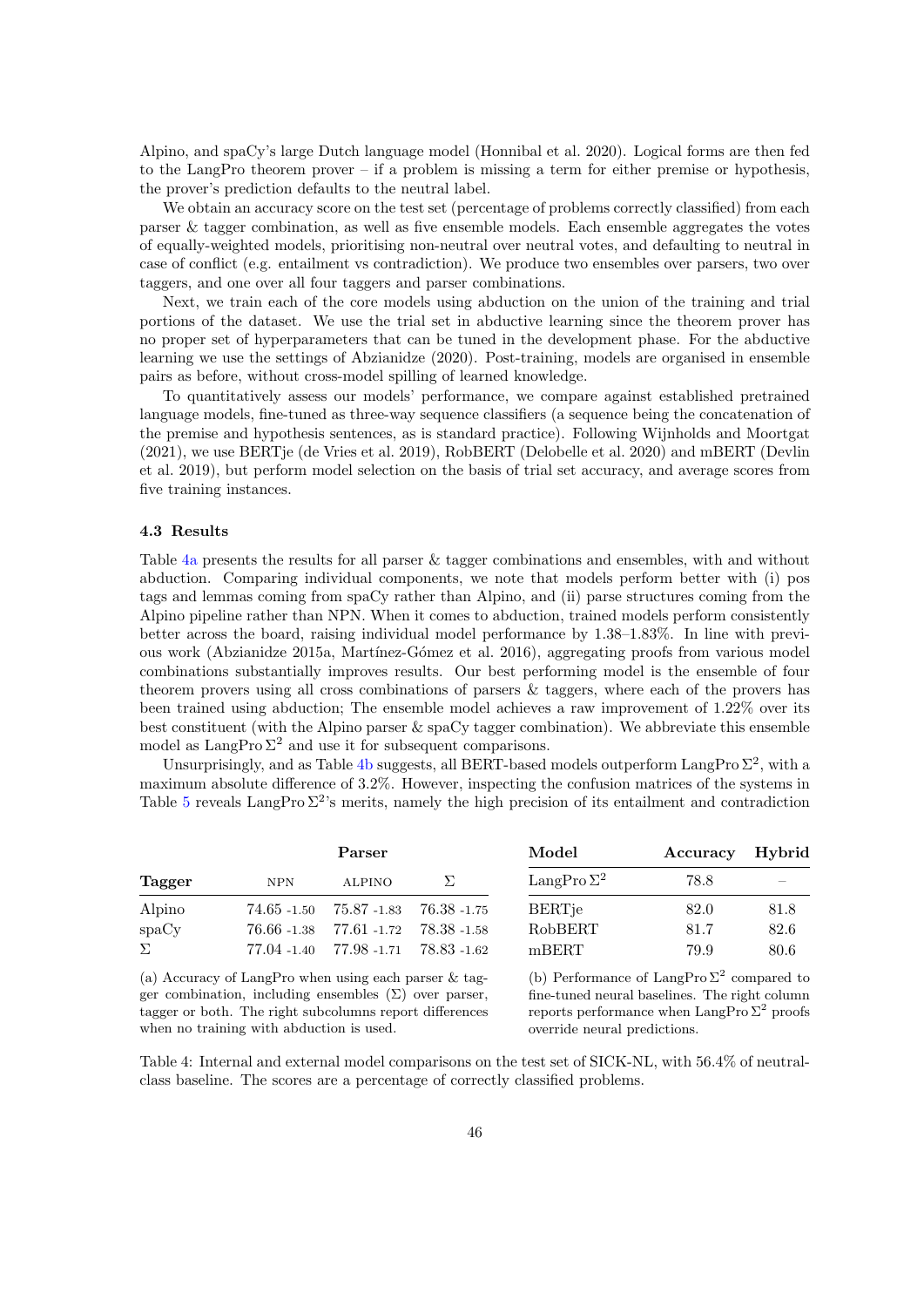<span id="page-12-0"></span>

|               | LangPro $\Sigma^2$ |     |      |  |      | <b>BERT</b> je |         | RobBERT |      |         |         | mBERT   |      |      |  |
|---------------|--------------------|-----|------|--|------|----------------|---------|---------|------|---------|---------|---------|------|------|--|
| $\%$          | Е                  |     |      |  |      |                | N       |         |      |         |         | E       |      | N    |  |
| Entailment    | 14.6               | 0.1 | 14.0 |  | 24.7 | $\rm 0.1$      | 3.9     |         | 22.1 | $0.1\,$ | $6.6\,$ | 22.7    | 0.2  | 5.8  |  |
| Contradiction | ${<}0.1$           | 9.8 | 4.8  |  | 0.7  | 12.7           | $1.3\,$ |         | 0.6  | 12.5    | 1.5     | $0.6\,$ | 12.0 | 2.0  |  |
| Neutral       |                    |     | 54.5 |  | 9.5  | 2.6            | 44.6    |         | 7.2  | 2.3     | $-47.1$ | 9.3     | 2.2  | 45.2 |  |

Table 5: Confusion matrices on the test set. The numbers represent a percentage of the test set.

predictions. Proofs generated by LangPro  $\Sigma^2$  are reliable enough to safely override most neural models' predictions, allowing the two types of systems to complement one another. Table [4b](#page-11-1) shows accuracy scores for all baselines, as well as hybrid models where  $\text{LangPro } \Sigma^2$ 's proofs (i.e. entailment and contradiction predictions) override predictions of the neural models. Evidently, LangPro  $\Sigma^2$  can benefit RobBERT and mBERT but not BERTje. The reason behind the latter is that according to the gold labels, LangPro  $\Sigma^2$  correctly proofs 39 proofs for entailment (31) and contradiction (8) problems which are wrongly classified by BERTje, but LangPro  $\Sigma^2$  also provides false proofs for 48 neutral problems (the false proofs are discussed in §[5.1\)](#page-13-1), which outweigh the accuracy gain from the correct proofs.

The hybrid model that pairs  $\text{LangPro }\Sigma^2$  and RobBERT outperforms all models, surpassing the previous benchmark of BERTje. Closer look at the predictions of LangPro  $\Sigma^2$  and RobBERT reveal that RobBERT benefits most from LangPro  $\Sigma^2$ 's proofs (93) for entailment problems compared to mBERT  $(71)$  and BERT ie  $(31)$ . Table [5](#page-12-0) also shows that RobBERT is the worst among the neural baselines in predicting entailment problems, but the adoption of LangPro  $\Sigma^2$ 's proofs results in the best performing hybrid model.

It is interesting to see the problems that all neural models failed at, but LangPro  $\Sigma^2$  solved. Several of these problems are shown in Table [6.](#page-12-1) The problems seem easy, but for some reason all the neural baselines predict them as neutral. It is even more mysterious how all of them predict the comparable problem 169 correctly, which has the same premise as 175 paired with the hypothesis "Een familie kijkt naar een jongen die een honkbal slaat". The reasoning capacity required to predict 169 correctly is sufficient for solving 175; we hypothesise that neural models give more weight to word sequence similarity when it comes to predicting entailment.

<span id="page-12-1"></span>

| id/Label  |              | <b>Sentences</b>                                                                                                 |  |  |  |  |  |  |  |
|-----------|--------------|------------------------------------------------------------------------------------------------------------------|--|--|--|--|--|--|--|
| 168<br>C  |              | p Een kind slaat een honkbal<br>h Een kind mist een honkbal                                                      |  |  |  |  |  |  |  |
| 175<br>E  | $\mathbf{D}$ | Een familie kijkt naar een kleine jongen die een honkbal raakt<br>h Een jongen slaat een honkbal                 |  |  |  |  |  |  |  |
| 1556<br>Ε | $\mathbf{D}$ | Een man draagt een boom<br>h Een man draagt een plant                                                            |  |  |  |  |  |  |  |
| 897<br>C  | D            | Mensen zitten op een strand vol zand bij de oceaan en genieten van een zonnige dag<br>h Er is niemand aan de wal |  |  |  |  |  |  |  |
| 4470<br>E | D            | Een man schopt een voetbal<br>h Een man schopt een bal                                                           |  |  |  |  |  |  |  |

Table 6: Based on the test set, a set of problems (cherry-picked from a total of 17 problems) that were misclassified by all neural models as neutral but solved by LangPro  $\Sigma^2$ . The gold labels are abbreviated with the initial letters.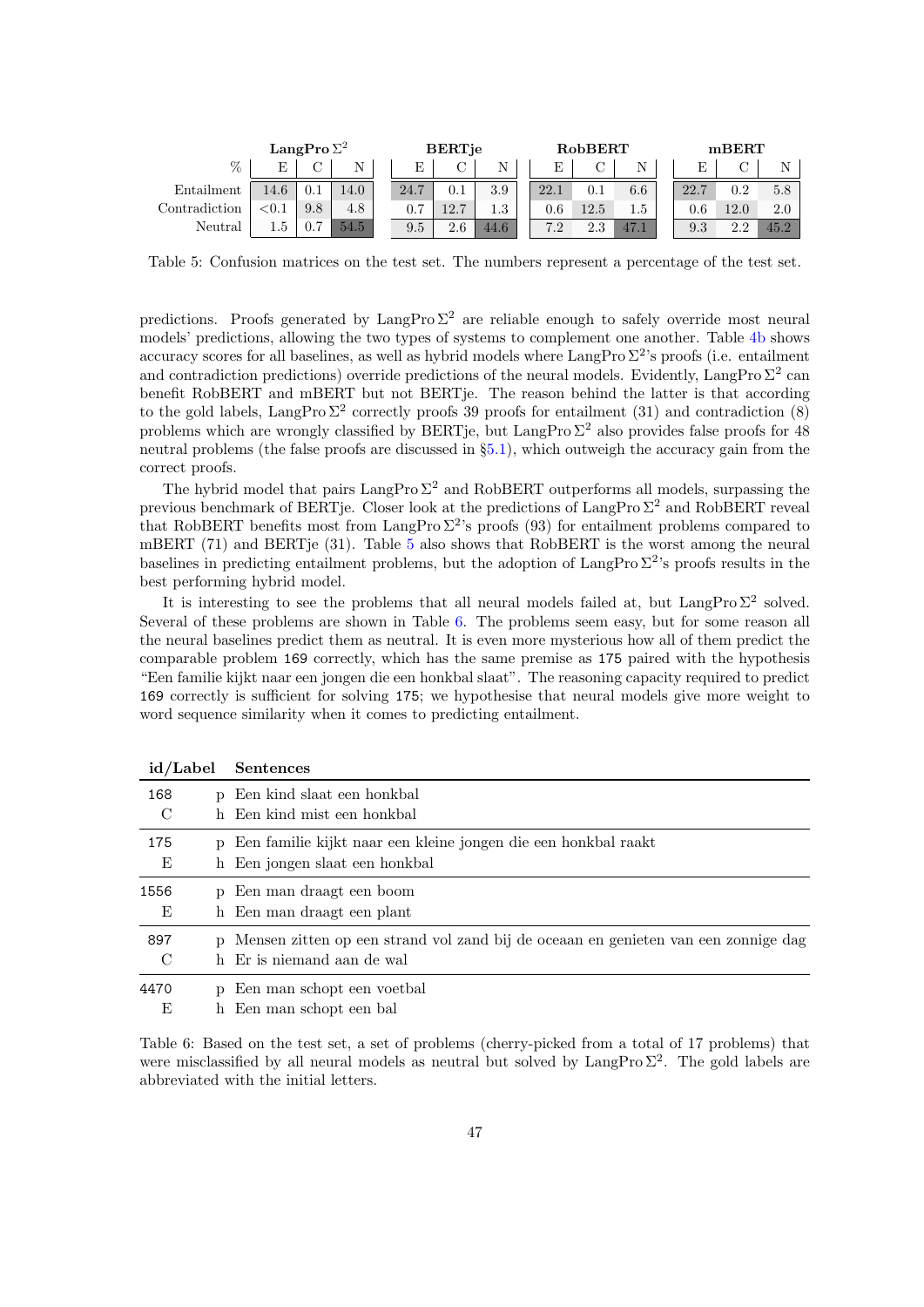<span id="page-13-2"></span>

Figure 5: Error analysis for a sample of problems falsely classified as neutral.

# <span id="page-13-0"></span>5. Analysis

To gain a better insight into the model's performance, we perform extensive qualitative analyses targeted at either specific components of the framework (namely, the syntactic parsers in §[5.2](#page-15-0) and the abductive learning in §[5.3\)](#page-16-0) or particular cases of interest (missing and imagined proofs by LangPro  $\Sigma^2$  in §[5.1\)](#page-13-1). All the conducted analyses are based on the training part of SICK-NL to avoid eyeballing the problems from the test set.

#### <span id="page-13-1"></span>5.1 Missing and Imagined Proofs

We begin by investigating the predictions of LangPro that differ from gold labels, treating the neutral label as the null hypothesis. To avoid confounding our analysis with the effects of abduction, we inspect predictions by untrained LangPro versions.

We first focus on *missing proofs* or type II errors, i.e. cases where *none* of the stand-alone models produce a proof (that is, a neutral prediction for a non-neutral gold label problem). We detect a total of 1 038 such cases out of 4 500, and randomly sample 60 of those, half between entailments and contradictions. Our findings are presented in Figure [5](#page-13-2) and illustrating examples in Table [7.](#page-13-3) The majority of missing proofs (17) can be attributed to requiring commonsense reasoning or world knowledge, which goes beyond the capacities of the prover (e.g. problem 4701 requires knowing that "voetbalt" implies "speelt met een bal"). LangPro is also responsible for not delivering equally many proofs, the reason being the absence or malfunction of a structure altering rule (e.g. 8073 requires ignoring the auxiliary to equate the present continuous "staan te sparren" with the simple continuous "sparren"). Another 13 cases can be explained as requiring lexical relations not present

<span id="page-13-3"></span>

| id/Label |  | <b>Sentences</b>                                                                         |  |  |  |  |  |  |
|----------|--|------------------------------------------------------------------------------------------|--|--|--|--|--|--|
| 4701     |  | p Een groep mannen voetbalt op het strand                                                |  |  |  |  |  |  |
| Е        |  | h Een groep mannen speelt met een bal op het strand                                      |  |  |  |  |  |  |
| 8073     |  | p Twee jongens in witte outfits en rode beschermende kleding staan te sparren op een mat |  |  |  |  |  |  |
| Ε        |  | h Twee kinderen in witte outfits en rode beschermende kleding sparren op een mat         |  |  |  |  |  |  |
| 7375     |  | p Een man staat op de top van de rotsen met wolken erachter                              |  |  |  |  |  |  |
| N        |  | h Een persoon zit op een bergtop                                                         |  |  |  |  |  |  |

Table 7: Problems that were misclassified by LangPro  $\Sigma^2$ . The gold labels are abbreviated with the initial letters.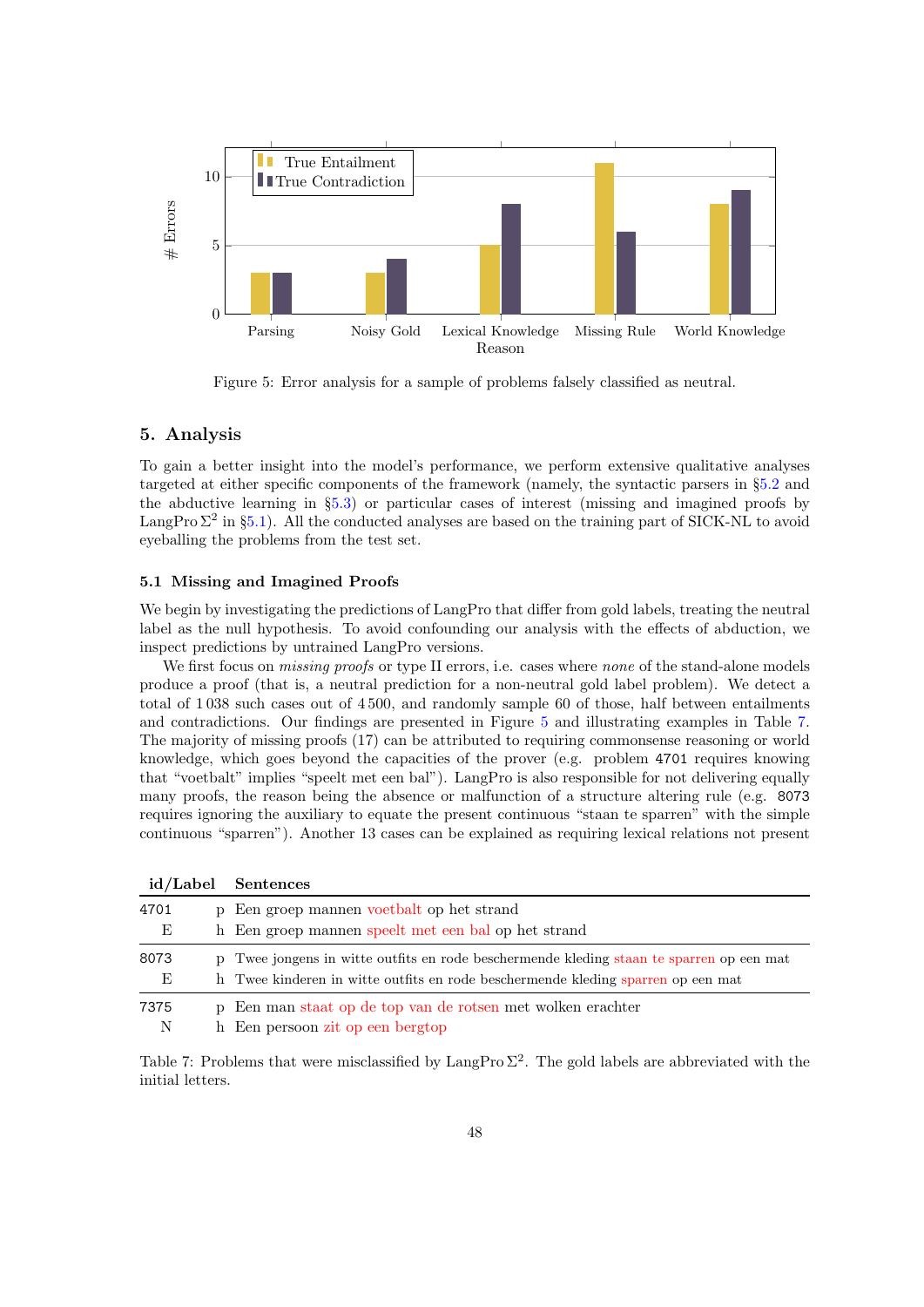<span id="page-14-1"></span>

Figure 6: Error analysis for a sample of neutral problems falsely classified.

in the KB, and 7 more are due to noisy (erroneous or ambiguous) gold labels, partially caused by translation-induced meaning shifts (e.g. problem 1194 of Table [8\)](#page-14-0). Finally, 6 are to be blamed on absurd parses.

Next, we turn our attention to *imagined proofs* or type I errors, i.e. cases where all of the stand-alone models produce a proof, whereas none was expected (that is, a non-neutral output with a neutral gold label). We detect and inspect a total of 33 such cases and present our findings in Figure [6;](#page-14-1) most of the errors (21) are due to inaccurate lexical relations with 11 of the remaining being debatable gold labels (Table [8\)](#page-14-0).

Based on the above findings, we draw a number of conclusions pertaining to the framework as well as the dataset, and identify recurring patterns in the kinds of sentences we fail to properly analyze. First, we emphasise the 2 orders of magnitude difference between type I  $\&$  II errors: there are almost 1 000 cases of missing proofs, but only about 30 cases of wrong proofs, which serves to show that LangPro  $\Sigma^2$  is precise in its proofs but lacks high coverage, and thus makes for a good candidate first model in a hierarchical classification pipeline.

Witness to that, we remark that 33% of the false positives and 12% of the false negatives encountered are in fact plausible or outright correct, the issue lying with the label rather than the prediction! A portion of the mislabeled problems found are in agreement with prior analyses of

<span id="page-14-0"></span>

|      | id |        | Sentences                                                                                                        | Label Change |
|------|----|--------|------------------------------------------------------------------------------------------------------------------|--------------|
|      | en | p<br>h | A man is making a speech on a podium<br>A man is speaking on a stage                                             | N            |
| 1202 | nl | p<br>h | Een man houdt een toespraak op een podium<br>Een man spreekt op een podium                                       | ?E           |
| 1818 | en | p<br>h | Some bells are ringing near a cook slicing peppers<br>A cook is slicing some bell peppers                        | N            |
|      | nl | p<br>h | Er rinkelen wat belletjes bij een kok die paprika's in reepjes snijdt<br>Een kok snijdt wat paprika's in reepjes | ?E           |
| 1194 | en | p<br>h | A man is speaking on a podium<br>There is no man speaking on a podium                                            |              |
|      | nl | р<br>n | Een man spreekt op een lessenaar<br>Er spreekt geen man op een podium                                            | ?N           |

Table 8: Example problems with potential label discrepancies between English and Dutch.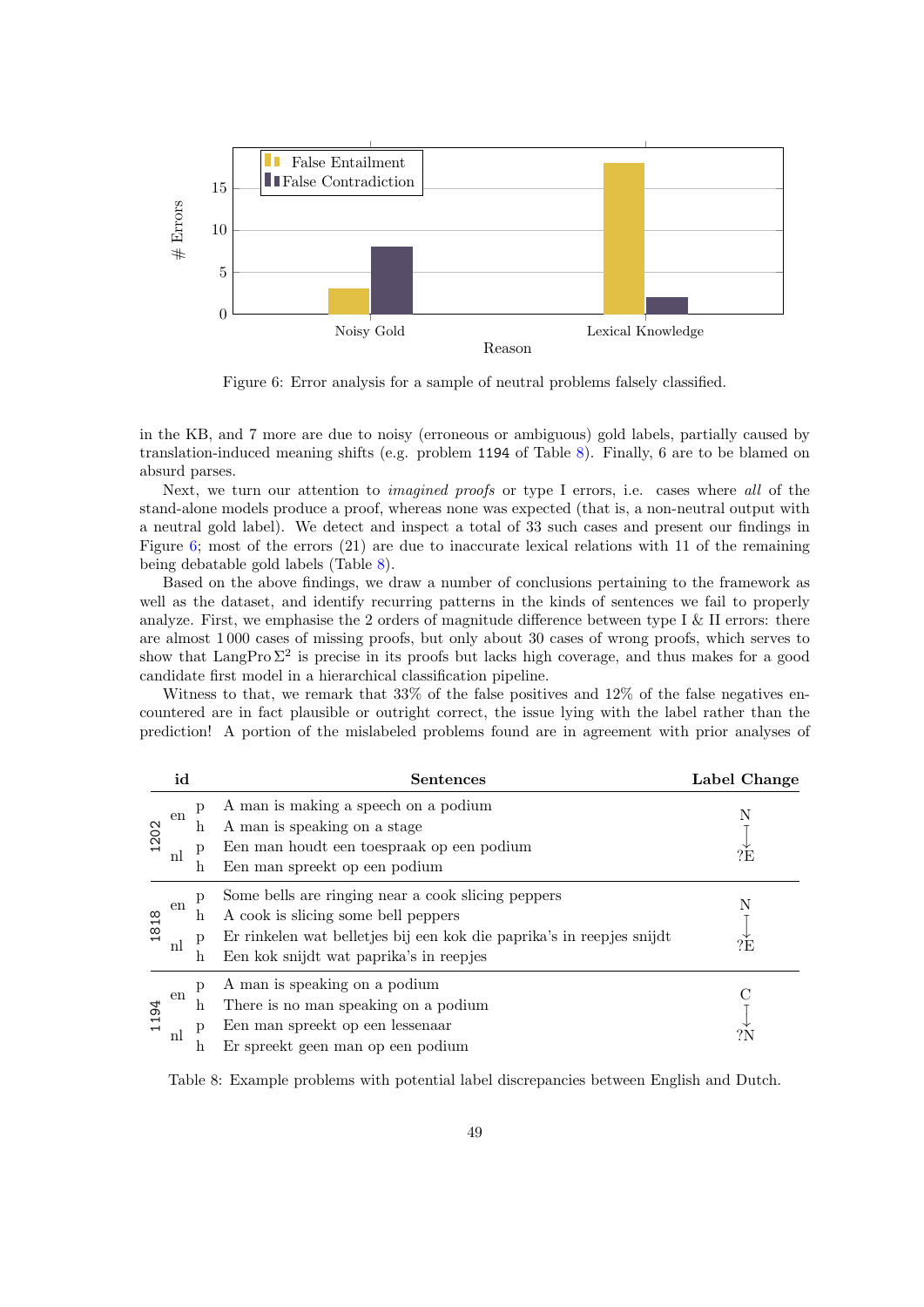the original SICK, common causes being a lack of an absolute reference frame, no clear distinction between alteration and contradiction, ungrammatical sentences, and annotation errors (Kalouli et al. 2017). Others, however, are unique to the Dutch translation, and can be pinpointed to the lexical choices of the machine translation system employed; Table [8](#page-14-0) presents a few telling examples. In several cases (problems 1202 and 1818), two distinct source words are translated to the same target word, creating slight meaning shifts that affect the inference label. The issue is not exclusive to type I errors; in fact, shifts occur even more frequently the other way around, translating the same word differently depending on (sometimes irrelevant) context (problem 1194). Albeit not always catastrophic, translation-induced inconsistencies magnify the dataset's difficulty: lexical inconsistencies increase the vocabulary size, and therefore the demand on the knowledge base, whereas grammatical inconsistencies necessitate a more exhaustive set of structure-altering rules.

Concerning Open Dutch WordNet, we note that the resource places a severe upper boundary on system performance, as 25% of the missing proofs are due to the absence of a needed lexical relation. This is not surprising, considering the scale of the database and the highly demanding nature of the task. What is, however, surprising is the frequency of relations that lead to unexpected proofs. Upon closer inspection, we distinguish two error cases. The first is due to relations that are just plain wrong, a striking example being kat⊑hond, which contributes to a total of six imagined proofs.[8](#page-15-1) The other is more deeply rooted, and is associated with the all-sense approach we chose to adopt for simplicity (see §[3.3\)](#page-8-4). For instance, based on the standard (i.e. frequently used) senses, verbs like *liggen*, *lopen*, and *staan* are not hyponyms of zitten. But there is a sense of zitten, which means to occupy a certain position or area, and it is a hypernym of some senses of liggen, lopen, and staan. This makes the all-sense approach to adopt the relations like liggen⊑zitten, lopen⊑zitten, and staan⊑zitten and to prove problems like 7375 in Table  $7.9$  $7.9$ 

Finally, the prevalence of separable verbs in Dutch can also be a source of stress for all components of our framework. Starting from the parsers, there is an apparent tension between optional adverbs and necessary but free-floating particles. LangPro itself then requires careful tuning on the treatment of each case (while accounting for possible errors) before deferring to the lexical database. The latter may often contain a relation between verbal cores but lack one for the full verbs, making derivations possible only if one selectively ignores particles; this, however, carries the danger of ignoring crucial parts of the sentential meaning.

#### <span id="page-15-0"></span>5.2 Alpino vs. NPN

Our next analysis seeks to investigate the effect of parser choice on model performance. Perhaps strikingly, predictions that rely on the Alpino-based pipeline seem generally more reliable than predictions based on the NPN parser, despite the latter reportedly achieving a higher parsing accuracy (Kogkalidis et al. 2020a). We randomly sample and inspect 50 problems where exactly one of the parsers' outputs leads to a proof. Our findings are presented in Figure [7.](#page-16-1) Both systems fail with almost equal frequency (26 failures from the Alpino-based pipeline and 24 from NPN), but the error sources are quite different between the two.

More than half (14) of the NPN failures arise from a lack of a parse. Of those, 5 problems contain comma-separated non-restrictive relative clauses (NPN has been trained with punctuation-free sentences), 3 contain very short and simple "aan het" constructions (incorrectly analysed in NPN's training data) and 3 more contain simple transitive sentences where the subject is a conjunction (we hypothesise those to be training artifacts). Alpino, on the other hand, rarely fails at producing any parse (5 cases), but its output is more often wrong. There are 11 cases of PP attachment gone wrong, 8 cases of a modifier mislabeled as a predicate or vice-versa and 4 cases of severe issues in the

<span id="page-15-1"></span><sup>8.</sup> In the Open Dutch WordNet, while hond.n.01 is a direct hyponym of huisdier.n.01, erroneously it is also a hypernym of it. This makes kat.n.01 a hyponym of hond.n.01 as it is a direct hyponym of huisdier.n.01.

<span id="page-15-2"></span><sup>9.</sup> It is possible to block such unwanted relations from the Open Dutch WordNet by specifically discarding certain problematic senses and hypernymy relations from it. But pushing the performance score as high as possible is not the main goal of the current paper.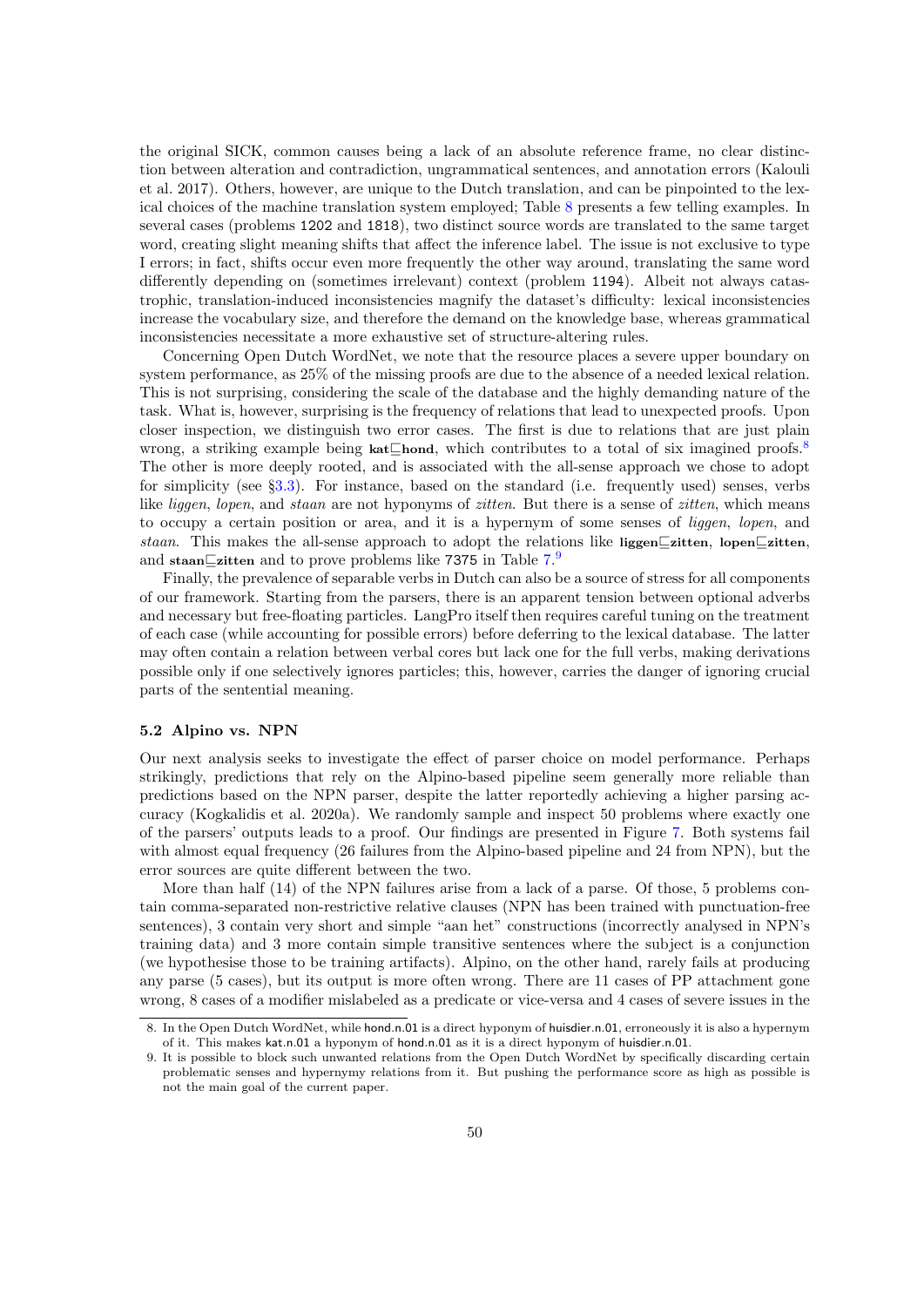<span id="page-16-1"></span>

Figure 7: Error analysis for a sample of problems with parser disagreements.

predicted function/argument structure; NPN, in comparison, has 0, 3 and 2 of those respectively. Considering also Table [3,](#page-10-3) the verdict is that Alpino is more robust, boasting a higher coverage which in turn leads to more solved problems, but NPN is more accurate, boasting a higher proportion of correct parses; this serves to further justify our decision to ensemble the two, and is in line with the benefits observed when doing so.

#### <span id="page-16-0"></span>5.3 Abduction

The abductive learning further boosts the performance of the theorem prover with the help of lexical knowledge induced during the training phase (see Table [4a\)](#page-11-1). The learning bias of the abduction is to find the smallest set of relations over short phrases that explains (i.e. helps prove) the gold inference label for a premise-hypothesis pair. Here, we manually check and analyse the relations learned by the abduction from the train and trial parts of SICK-NL.

We consider the overlap between the relations learned by each version of the theorem prover differing in terms of the parser-tagger combinations. There are in total 161 such common relations learned. We classify each relation according to five categories. The correct and wrong categories are self-explanatory. contextual relations require a substantial amount of context to be considered justifiable. Reversed relations are reversed versions of correct subsumption relations, while prepositional are, as the name suggests, relations over prepositions. A distribution of the learned relations over the five categories with accompanying examples are shown in Table [9.](#page-17-1)

The majority of learned relations are correct, and either resemble WordNet-like entries, such as the antonym leeg | vol and the hyper/hyponym pizza | voedsel, or commonsense-like relations, e.g. zwart ⊑ donker. The wrong relations cover examples caused by wrong lemmatisation (e.g. wissen ⊑ weten), noisy gold labels (e.g. suiker ⊑ kruid), and failure to correctly identify verb particle constrictions (e.g. gieten | halen). Worth discussing are also reversed relations. While some relations (e.g. hond ⊑ bulldog) are induced from noisy gold labels, most of them are due to the learning bias of the abduction preferring relations with short phrases. This preference opts for learning persoon ⊑ fietser rather than persoon die op fietsen rijdt ⊑ fietser.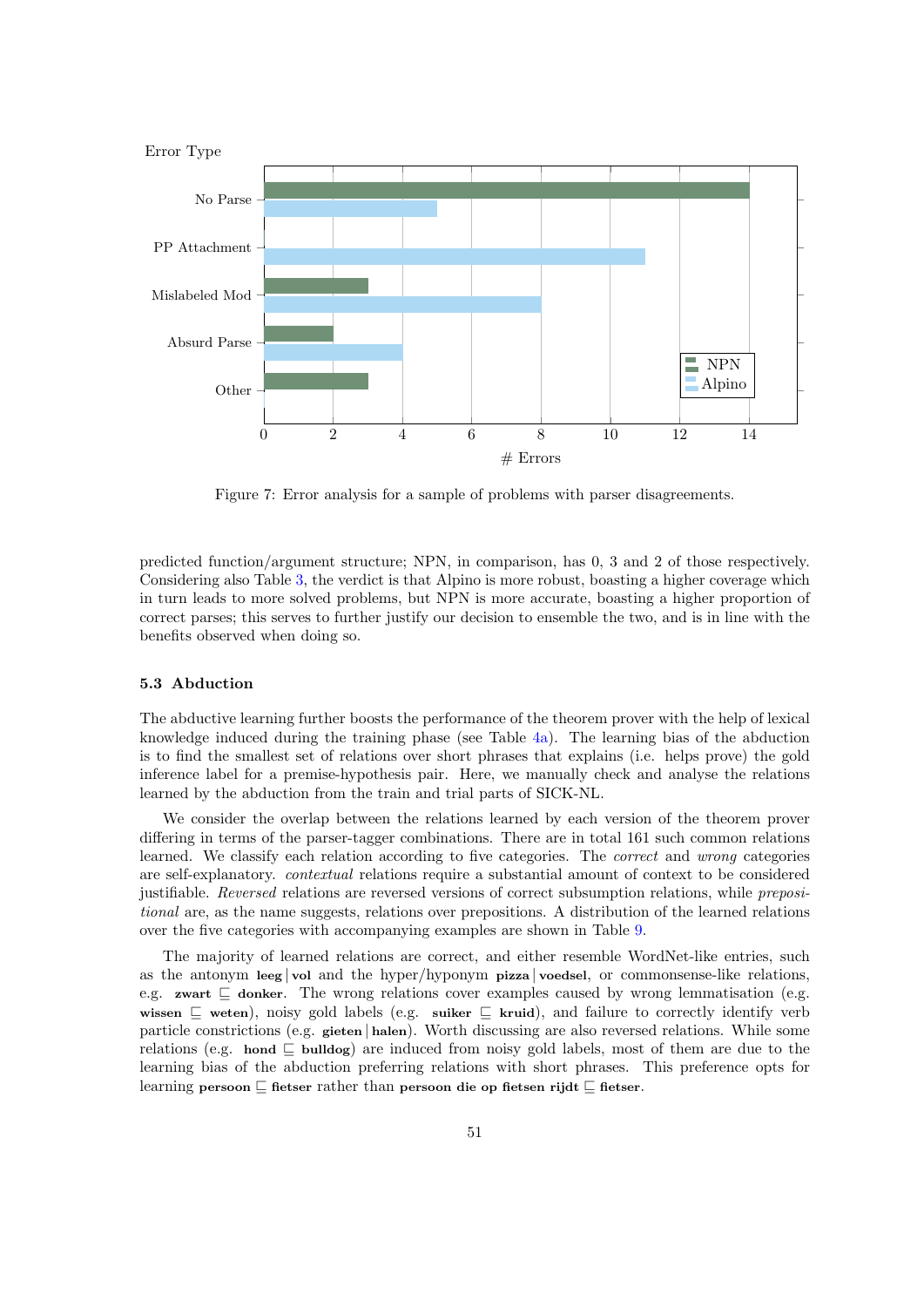<span id="page-17-1"></span>

| <b>Type</b>   | Count $(\%)$ | Examples of learned relations                                                                                                                                                                                                                                                                                                                                                                                                                    |
|---------------|--------------|--------------------------------------------------------------------------------------------------------------------------------------------------------------------------------------------------------------------------------------------------------------------------------------------------------------------------------------------------------------------------------------------------------------------------------------------------|
| Correct       | 53 (32.9)    | <b>zwart</b> $\subseteq$ <b>donker:</b> zwarte hond $\subseteq$ donkere hond<br><b>leeg</b>   <b>vol</b> : schaatsbaan is leeg   schaatsbaan is vol met mensen<br>liggen in het gras   rennen: hond ligt in het gras   hond rentin het gras<br><b>pizza</b> $\Box$ <b>voedsel:</b> er is geen man die voedsel eet   Een man eet een pizza<br><b>lopen</b> $\sqsubseteq$ <b>rennen:</b> honden lopen snel samen $\sqsubseteq$ honden rennen samen |
| Contextual    | 20(12.4)     | <b>zwaard</b> $\subseteq$ <b>mes:</b> snijdt een laars met een zwaard $\subseteq$ snijdt een laars met een mes<br><b>boren</b>   <b>sluiten</b> : boort een gat   sluit een gat<br><b>klein</b> $\subseteq$ <b>jong:</b> kleine jongen speelt $\subseteq$ jonge jongen speelt                                                                                                                                                                    |
| Reversed      | 26(16.1)     | container $\sqsubseteq$ plastic container: een container van plastic $\sqsubseteq$ een plastic container<br><b>hond</b> $\subseteq$ <b>bulldog:</b> aap borstelt de hond   aap borstelt geen bulldog<br><b>persoon</b> $\subseteq$ <b>fietser</b> : Iemand die op fietsen rijdt $\subseteq$ een fietser                                                                                                                                          |
| Prepositional | 27 (16.8)    | <b>op</b> $\sqsubseteq$ <b>door:</b> stel loopt het gangpad op $\sqsubseteq$ stel loopt door het gangpad<br><b>in</b> $\subseteq$ <b>aan:</b> puppy knaagt aan een houten paal $\subseteq$ puppy bijt in een paal<br><b>buiten</b> $\sqsubseteq$ <b>rond:</b> tijger loopt buiten een kooi $\sqsubseteq$ tijger loopt rond een kooi                                                                                                              |
| Wrong         | 35 (21.7)    | <b>wissen</b> $\Box$ <b>weten:</b> man is het werk  aan het wissen $\Box$ man wist het werk<br><b>suiker</b> $\subseteq$ <b>kruid:</b> voegt suiker toe aan het vlees $\subseteq$ voegt kruiden toe aan wat vlees<br><b>spannen</b> $\sqsubseteq$ <b>draaien:</b> meisje  spant een lint   geen meisje  dat een lintje draait<br><b>gieten</b> halen: giet olie in een koekenpan haalt de olie uit een koekenpan                                 |

Table 9: Types of relations learned with the abduction and their counts. Each relation instance comes with a context from the original problem as seen during abductive learning.

# <span id="page-17-0"></span>6. Related Work

There are a few logic-based systems that have been successfully applied to NLI. Good entry datasets for logic-based systems to NLI represent SICK (Marelli et al. 2014b) and FraCaS (Cooper et al. 1996) as the former contains relatively simple sentences mainly requiring reasoning with lexical and compositional knowledge, while the latter covers multi- and single-premised problems presupposing complex logic-based reasoning. Two logic-based NLI systems that stand out with their performance on these NLI datasets are ccg2lambda (Martínez-Gómez et al. 2016, Yanaka et al. 2018) and LangPro (Abzianidze 2017, Abzianidze 2020). While both systems are logic-based and use CCG parsers as a starting point, they differ in terms of the logical representations of sentences and the reasoning procedures. While ccg2lambda has already been applied to Japanese NLI (Mineshima et al. 2016), the current work represents the first cross-lingual application of LangPro. We believe that ccg2lambda could also be adapted to Dutch likewise LangPro to Japanese as both systems require comparable resources of syntactic parsing and lexical knowledge.

Categorial grammar-based syntactic trees represent a smooth starting point when it comes to obtaining logical forms of sentences since the grammars' transparent syntax-semantics interface facilitates the meaning composition. That's why most of the logic-based NLI systems have used CCG-based parsers, which are the best performing categorial grammar-based parsers for English. In this paper, we take advantage of a wide-coverage typelogical parser for Dutch, and shift our syntactic representations accordingly (Kogkalidis et al. 2020a).

An NLI dataset has been recently made available for Dutch (Wijnholds and Moortgat 2021), and during the writing this paper we are not aware of any Dutch NLI systems (other than the baseline neural models discussed in our experiments). We would like to stress here that a Dutch system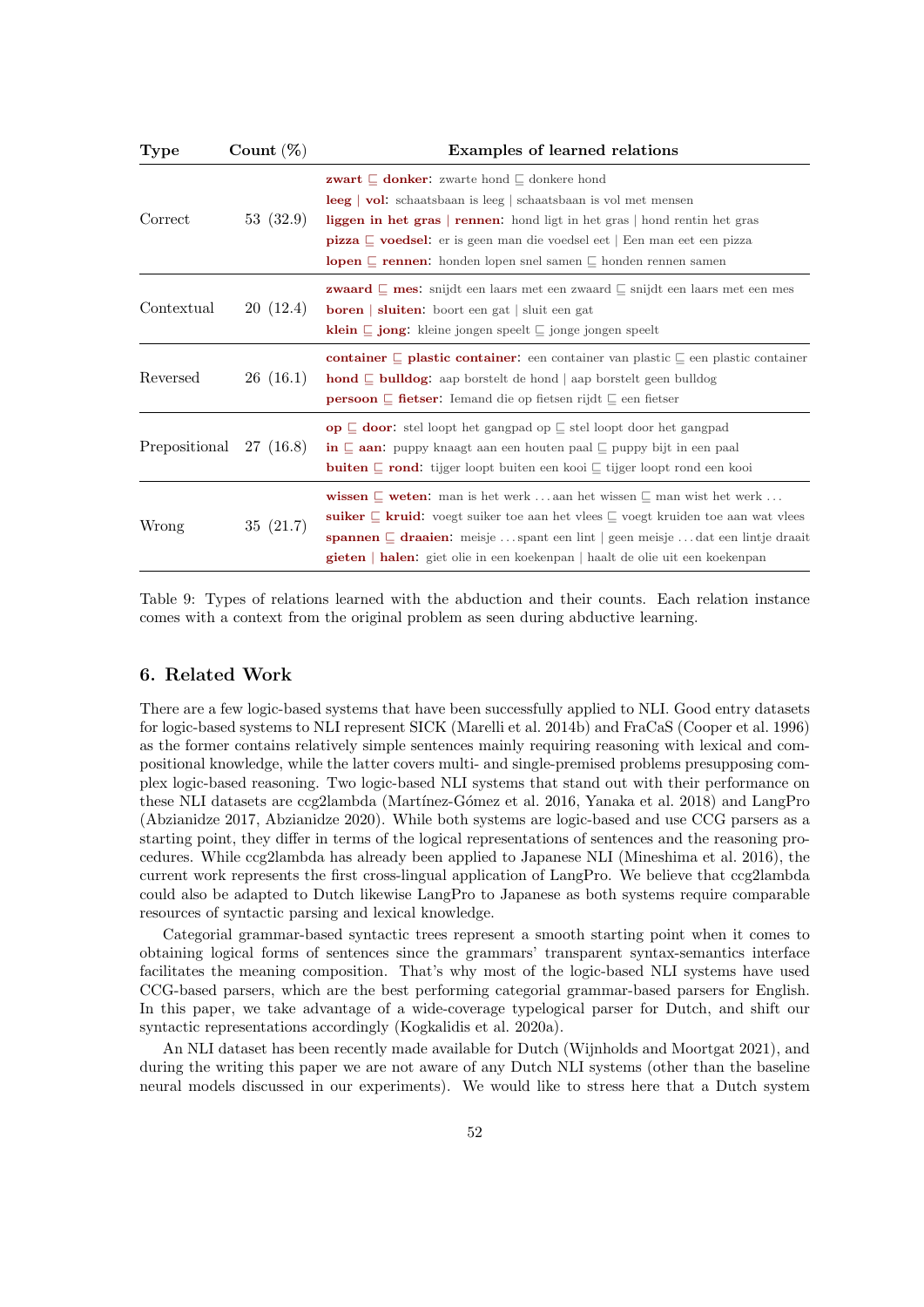for semantic similarity (Marsi and Krahmer 2010) is not comparable to Dutch NLI systems as it is tackling a different NLP task. Additionally, it is measuring the similarity of syntactic trees without really reasoning about the meaning (the latter can also be attributed to the Dutch neural NLI models to some extent).<sup>[10](#page-18-0)</sup> Obviously one could adapt a semantic similarity-based system to NLI, but such an endeavour would offer little in terms of explainability compared to our reasoning-based framework.

# 7. Conclusion

Building on existing work, we have proposed a framework for the logical analysis of textual inference in Dutch. Our work has been motivated by the recent release of a Dutch translation of the SICK dataset (Wijnholds and Moortgat 2021), and is the first work specifically targeted to the dataset. As our entry point, we used the two available tools for acquiring type-theoretic analysis of written Dutch to parse the entirety of the dataset (Kogkalidis et al. 2020b, Kogkalidis et al. 2020a). Relying on the clean syntax-semantics interface offered by typelogical grammars and their close affinity to  $\lambda$ -calculi, we hand-designed a conversion scheme that first simplifies syntactic terms, before then casting them to semantic expressions. We then employed a high-horsepower Natural Tableau prover (Abzianidze 2017), and expanded upon it with new rules, aimed at addressing some of the quirks of Dutch. Supported with the lexical relations from the Open Dutch WordNet (Postma et al. 2016), the prover first learns domain-specific relations from the training data via an abductive learning component (Abzianidze 2020) and then predicts unseen problems based on formal proofs. We finally compared our system to strong neural baselines (Devlin et al. 2019, de Vries et al. 2019, Delobelle et al. 2020), and find them to be not only on equal standing, but also complementary to one another to some extent.

Contrary to neural alternatives, our proposed framework constitutes a "glass box" model, yielding answers not in the form of plain labels, but rather proofs which can be both human-inspected and machine-verified. This allows us to gain deeper insights into the problem in all of its aspects, including the peculiarities of the dataset (e.g. detecting noisy gold labels), the strengths and weaknesses of the components employed (e.g. identifying missing relations in the Open Dutch WordNet), and the methodological decisions we have followed. We have conducted an in-depth error analysis, which has shed light on the effects of automatic translation on the difficulty of the dataset, of word variation on lexical database stress, of parse choice on prominent error cases, and of the abduction on the quality of lexical knowledge extracted.

The extensive error analysis showed several directions for future work that can further improve our system's performance. First, to surmount the issues related to wrong parses or inconsistent PP attachments, one could additionally consider logical forms generated from n-best parses from NPN and Alpino and/or employ yet another syntactic parser for Dutch (e.g. a Dutch CCG parser developed as part of the Parallel Meaning Bank (Abzianidze et al. 2017) is an obvious candidate for this). Second, to improve the abductive learning, a promising direction would be to incorporate embedding-based word similarity during training, e.g. give priority to relations with a higher cosine similarity between their arguments. Third, to better process Dutch particle verbs during term conversion and theorem proving, one could include specialised processing of verb lemmas that include a particle. Fourth, to procure more training data (Yanaka et al. 2019b) or phenomenon-specific evaluation sets (Yanaka et al. 2019a, Richardson et al. 2020, Yanaka et al. 2021) for Dutch NLI, one could automatically create labeled NLI pairs where our logic-based NLI system could serve as an integral component of the problem generation or as a sanity checker of the inference labels. Error analysis aside, we are finally curious to explore how dependency relations (provided by both

<span id="page-18-0"></span><sup>10.</sup> We include this comparison after one of the reviewers considered our work similar to the DAESO project in terms of scope and aim.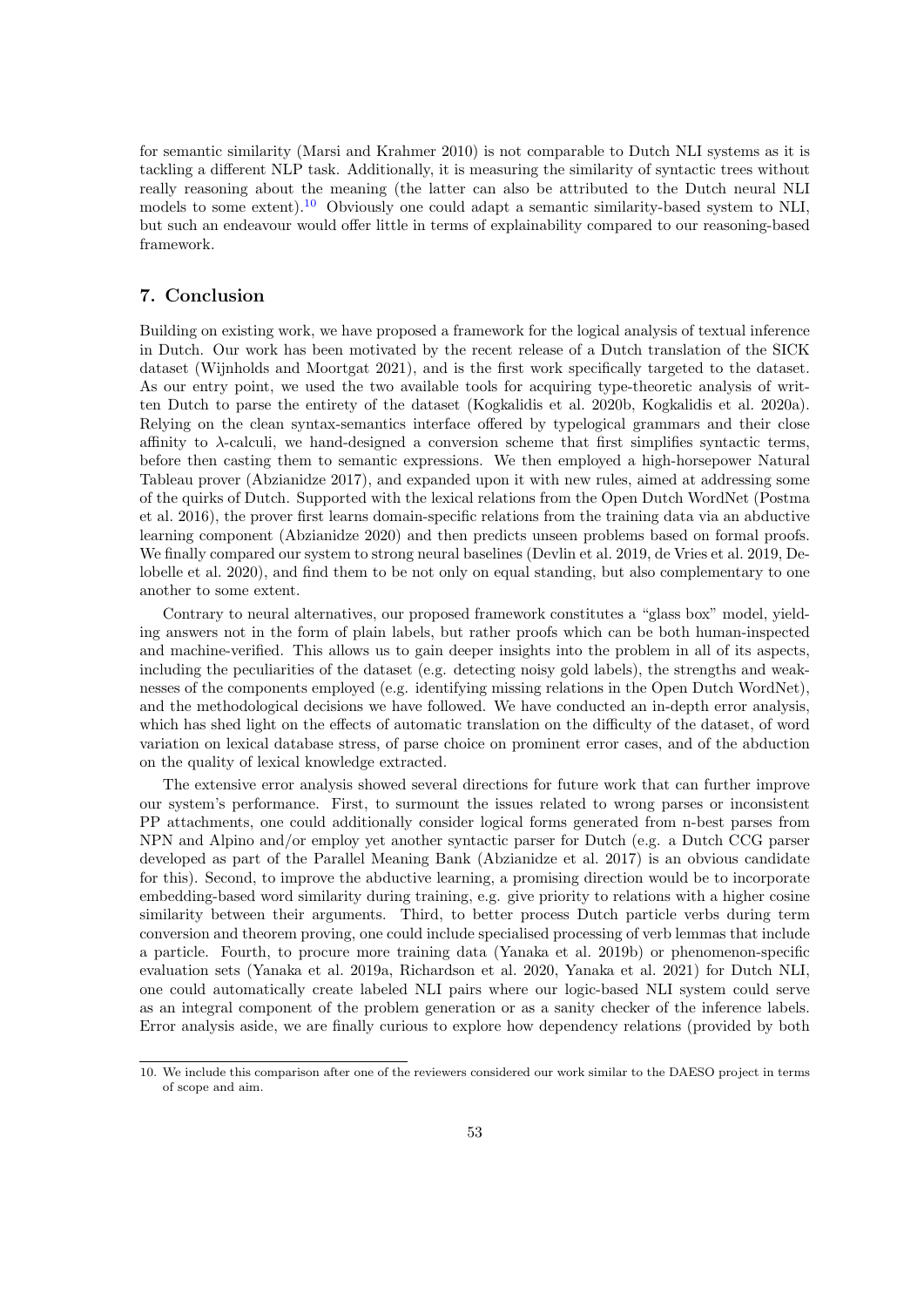parsing frameworks, but not utilised here) can find use to term processing, lexical disambiguation and reasoning as a whole.

In hopes that our work will prove useful to future research on Dutch NLI and acknowledging the contributions of others that made it possible, we open-source our code and make it available at <git.io/JzdGd>.

## Acknowledgements

We thank the organisers of the Natural Logic Meets Machine Learning (NaLoMA) workshop for hosting us, the reviewers for their suggestions on earlier drafts of this work, and the participants for attending. We also thank the members of the Utrecht NLP Reading Group for providing a friendly environment for discussions and rehearsals. Lasha is supported by the European Research Council (ERC) under the European Unions Horizon 2020 research and innovation programme (grant agreement No. 742204). Konstantinos is supported by the Dutch Research Council (NWO) through the project "A composition calculus for vector-based semantic modelling with a localisation for Dutch" (360-89-070).

# References

- Abzianidze, Lasha (2015a), A tableau prover for natural logic and language, Proceedings of the 2015 Conference on Empirical Methods in Natural Language Processing, Association for Computational Linguistics, Lisbon, Portugal, pp. 2492–2502. https://www.aclweb.org/anthology/D15- 1296.
- Abzianidze, Lasha (2015b), Towards a wide-coverage tableau method for natural logic, in Murata, Tsuyoshi, Koji Mineshima, and Daisuke Bekki, editors, New Frontiers in Artificial Intelligence, Springer Berlin Heidelberg, Berlin, Heidelberg, pp. 66–82.
- Abzianidze, Lasha (2016), A natural proof system for natural language, PhD thesis, Tilburg University.
- Abzianidze, Lasha (2017), LangPro: Natural language theorem prover, Proceedings of the 2017 Conference on Empirical Methods in Natural Language Processing: System Demonstrations, Association for Computational Linguistics, Copenhagen, Denmark, pp. 115–120. https://www.aclweb.org/anthology/D17-2020.
- Abzianidze, Lasha (2020), Learning as abduction: Trainable natural logic theorem prover for natural language inference, Proceedings of the Ninth Joint Conference on Lexical and Computational Semantics, Association for Computational Linguistics, Barcelona, Spain (Online), pp. 20–31. https://www.aclweb.org/anthology/2020.starsem-1.3.
- Abzianidze, Lasha, Johannes Bjerva, Kilian Evang, Hessel Haagsma, Rik van Noord, Pierre Ludmann, Duc-Duy Nguyen, and Johan Bos (2017), The Parallel Meaning Bank: Towards a multilingual corpus of translations annotated with compositional meaning representations, Proceedings of the 15th Conference of the European Chapter of the Association for Computational Linguistics: Volume 2, Short Papers, Association for Computational Linguistics, Valencia, Spain, pp. 242–247. https://aclanthology.org/E17-2039.
- Blackburn, Patrick and Johan Bos (2005), Representation and Inference for Natural Language. A First Course in Computational Semantics, CSLI.
- Blackburn, Patrick, Johan Bos, Michael Kohlhase, and Hans De Nivelle (2001), Inference and computational semantics, in Bunt, Harry, Reinhard Muskens, and Elias Thijsse, editors, Computing Meaning: Volume 2, Springer Netherlands, Dordrecht, pp. 11–28.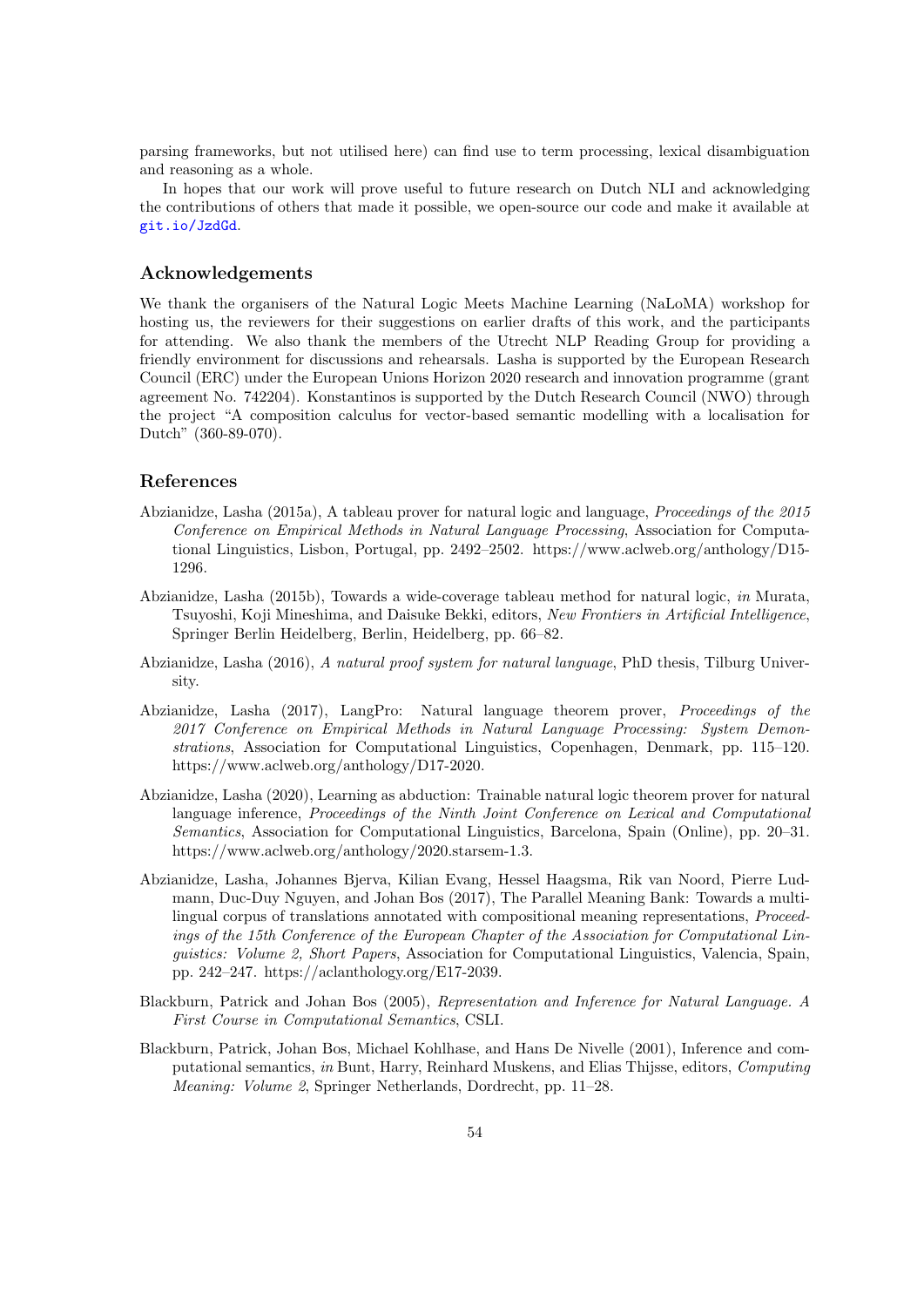- Bouma, Gosse, Gertjan van Noord, and Robert Malouf (2001), Alpino: Wide-coverage computational analysis of Dutch, Computational linguistics in the Netherlands 2000, Brill Rodopi, pp. 45–59.
- Cooper, Robin, Dick Crouch, Jan Van Eijck, Chris Fox, Josef Van Genabith, Jan Jaspars, Hans Kamp, David Milward, Manfred Pinkal, Massimo Poesio, Steve Pulman, Ted Briscoe, Holger Maier, and Karsten Konrad (1996), FraCaS: A Framework for Computational Semantics, Deliverable D16.
- D'Agostino, Marcello, Dov M. Gabbay, Reiner Hähnle, and Joachim Posegga, editors (1999), Handbook of Tableau Methods, Springer Netherlands, Dordrecht.
- de Vries, Wietse, Andreas van Cranenburgh, Arianna Bisazza, Tommaso Caselli, Gertjan van Noord, and Malvina Nissim (2019), BERTje: A Dutch BERT model, arXiv preprint arXiv:1912.09582.
- Delobelle, Pieter, Thomas Winters, and Bettina Berendt (2020), RobBERT: a Dutch RoBERTa-based Language Model, Findings of the Association for Computational Linguistics: EMNLP 2020, Association for Computational Linguistics, Online, pp. 3255–3265. https://www.aclweb.org/anthology/2020.findings-emnlp.292.
- Devlin, Jacob, Ming-Wei Chang, Kenton Lee, and Kristina Toutanova (2019), BERT: Pre-training of deep bidirectional transformers for language understanding, Proceedings of the 2019 Conference of the North American Chapter of the Association for Computational Linguistics: Human Language Technologies, Volume 1 (Long and Short Papers), pp. 4171–4186.
- Girard, Jean-Yves (1987), Linear logic, *Theoretical computer science* 50 (1), pp. 1–101, Elsevier.
- Glockner, Max, Vered Shwartz, and Yoav Goldberg (2018), Breaking NLI systems with sentences that require simple lexical inferences, Proceedings of the 56th Annual Meeting of the Association for Computational Linguistics (Volume 2: Short Papers), Association for Computational Linguistics, Melbourne, Australia, pp. 650–655. https://aclanthology.org/P18-2103.
- Gururangan, Suchin, Swabha Swayamdipta, Omer Levy, Roy Schwartz, Samuel Bowman, and Noah A. Smith (2018), Annotation artifacts in natural language inference data, Proceedings of the 2018 Conference of the North American Chapter of the Association for Computational Linguistics: Human Language Technologies, Volume 2 (Short Papers), Association for Computational Linguistics, New Orleans, Louisiana, pp. 107–112. https://www.aclweb.org/anthology/N18-2017.
- Hockenmaier, Julia and Mark Steedman (2007), CCGbank: A corpus of CCG derivations and dependency structures extracted from the Penn Treebank, Comput. Linguist. 33 (3), pp. 355–396, MIT Press, Cambridge, MA, USA.
- Honnibal, Matthew, Ines Montani, Sofie Van Landeghem, and Adriane Boyd (2020), spaCy: Industrial-strength Natural Language Processing in Python. https://doi.org/10.5281/zenodo.1212303.
- Kalouli, Aikaterini-Lida, Livy Real, and Valeria de Paiva (2017), Textual inference: getting logic from humans, IWCS  $2017 - 12$ th International Conference on Computational Semantics -Short papers. https://aclanthology.org/W17-6915.
- Kogkalidis, Konstantinos, Michael Moortgat, and Richard Moot (2020a), Neural proof nets, Proceedings of the 24th Conference on Computational Natural Language Learning, Association for Computational Linguistics, Online, pp. 26–40. https://www.aclweb.org/anthology/2020.conll-1.3.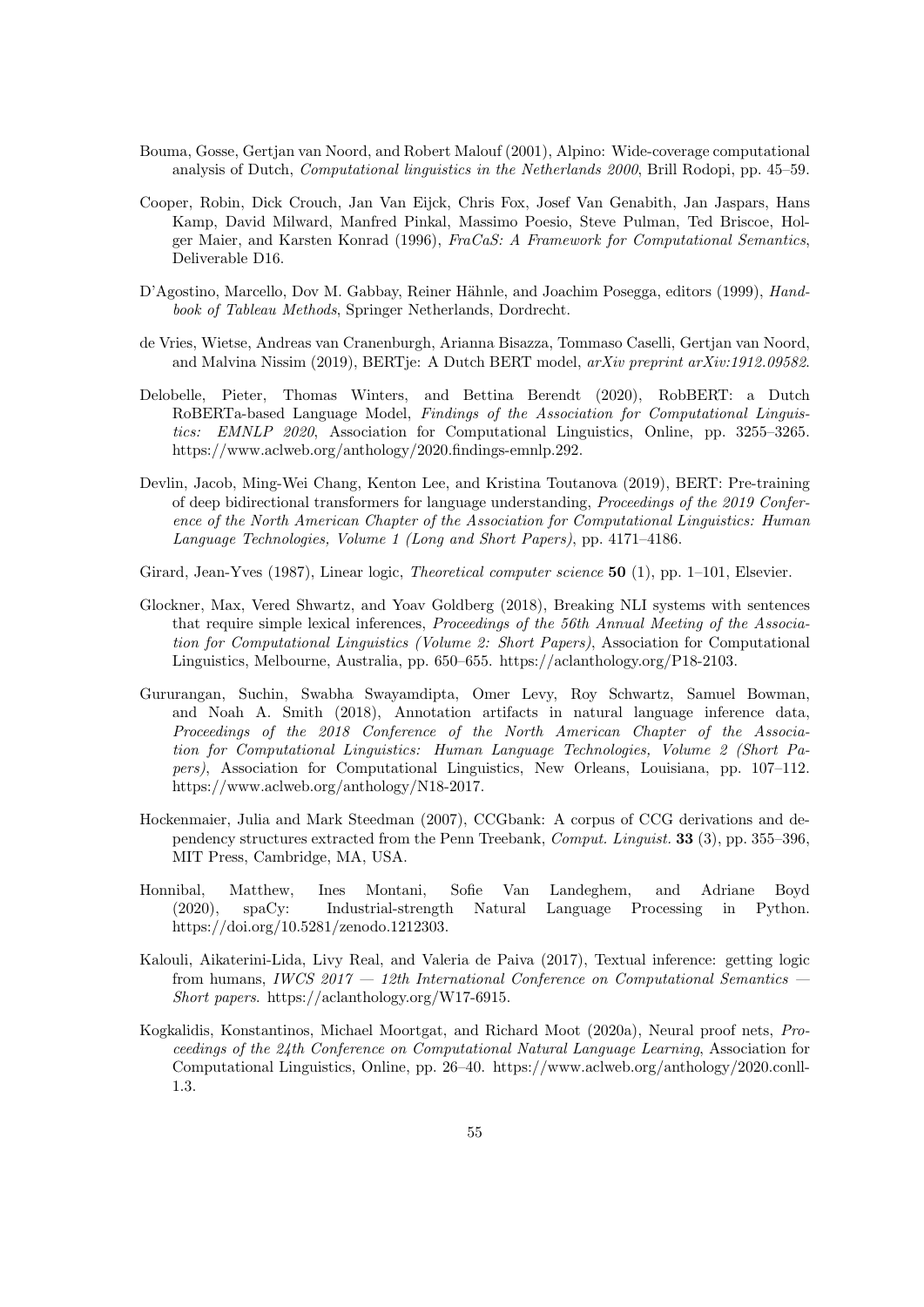- Kogkalidis, Konstantinos, Michael Moortgat, and Richard Moot (2020b), Æthel: Automatically extracted typelogical derivations for Dutch, Proceedings of The 12th Language Resources and Evaluation Conference, European Language Resources Association, Marseille, France, pp. 5259– 5268. https://www.aclweb.org/anthology/2020.lrec-1.647.
- Kogkalidis, Konstantinos, Michael Moortgat, and Tejaswini Deoskar (2019), Constructive typelogical supertagging with self-attention networks, *Proceedings of the 4th Workshop on Rep*resentation Learning for NLP (RepL4NLP-2019), pp. 113–123.
- Marelli, Marco, Luisa Bentivogli, Marco Baroni, Raffaella Bernardi, Stefano Menini, and Roberto Zamparelli (2014a), SemEval-2014 task 1: Evaluation of compositional distributional semantic models on full sentences through semantic relatedness and textual entailment, Proceedings of the 8th International Workshop on Semantic Evaluation (SemEval 2014), Association for Computational Linguistics, Dublin, Ireland, pp. 1–8. https://aclanthology.org/S14-2001.
- Marelli, Marco, Stefano Menini, Marco Baroni, Luisa Bentivogli, Raffaella Bernardi, and Roberto Zamparelli (2014b), A SICK cure for the evaluation of compositional distributional semantic models, Proceedings of the Ninth International Conference on Language Resources and Evaluation (LREC'14), European Language Resources Association (ELRA), Reykjavik, Iceland, pp. 216–223. http://www.lrec-conf.org/proceedings/lrec2014/pdf/363 Paper.pdf.
- Marsi, Erwin and Emiel Krahmer (2010), Automatic analysis of semantic similarity in comparable text through syntactic tree matching, Proceedings of the 23rd International Conference on Computational Linguistics (Coling 2010), Coling 2010 Organizing Committee, Beijing, China, pp. 752–760. https://aclanthology.org/C10-1085.
- Martínez-Gómez, Pascual, Koji Mineshima, Yusuke Miyao, and Daisuke Bekki (2016), ccg2lambda: A compositional semantics system, Proceedings of ACL-2016 System Demonstrations, Association for Computational Linguistics, Berlin, Germany, pp. 85–90. https://aclanthology.org/P16- 4015.
- McCoy, Tom, Ellie Pavlick, and Tal Linzen (2019), Right for the wrong reasons: Diagnosing syntactic heuristics in natural language inference, Proceedings of the 57th Annual Meeting of the Association for Computational Linguistics, Association for Computational Linguistics, Florence, Italy, pp. 3428–3448. https://aclanthology.org/P19-1334.
- Mena, Gonzalo, David Belanger, Scott Linderman, and Jasper Snoek (2018), Learning latent permutations with Gumbel-Sinkhorn networks, International Conference on Learning Representations.
- Miller, George A. (1995), Wordnet: A lexical database for English, Communications of the ACM 38 (11), pp. 39–41, ACM, New York, NY, USA.
- Mineshima, Koji, Ribeka Tanaka, Pascual Martínez-Gómez, Yusuke Miyao, and Daisuke Bekki (2016), Building compositional semantics and higher-order inference system for a wide-coverage Japanese CCG parser, Proceedings of the 2016 Conference on Empirical Methods in Natural Language Processing, Association for Computational Linguistics, Austin, Texas, pp. 2236–2242. https://aclanthology.org/D16-1242.
- Moot, Richard and Christian Retoré (2012), The logic of categorial grammars: a deductive account of natural language syntax and semantics, Vol. 6850, Springer.
- Morrill, Glyn V (2012), Type logical grammar: Categorial logic of signs, Springer Science & Business Media.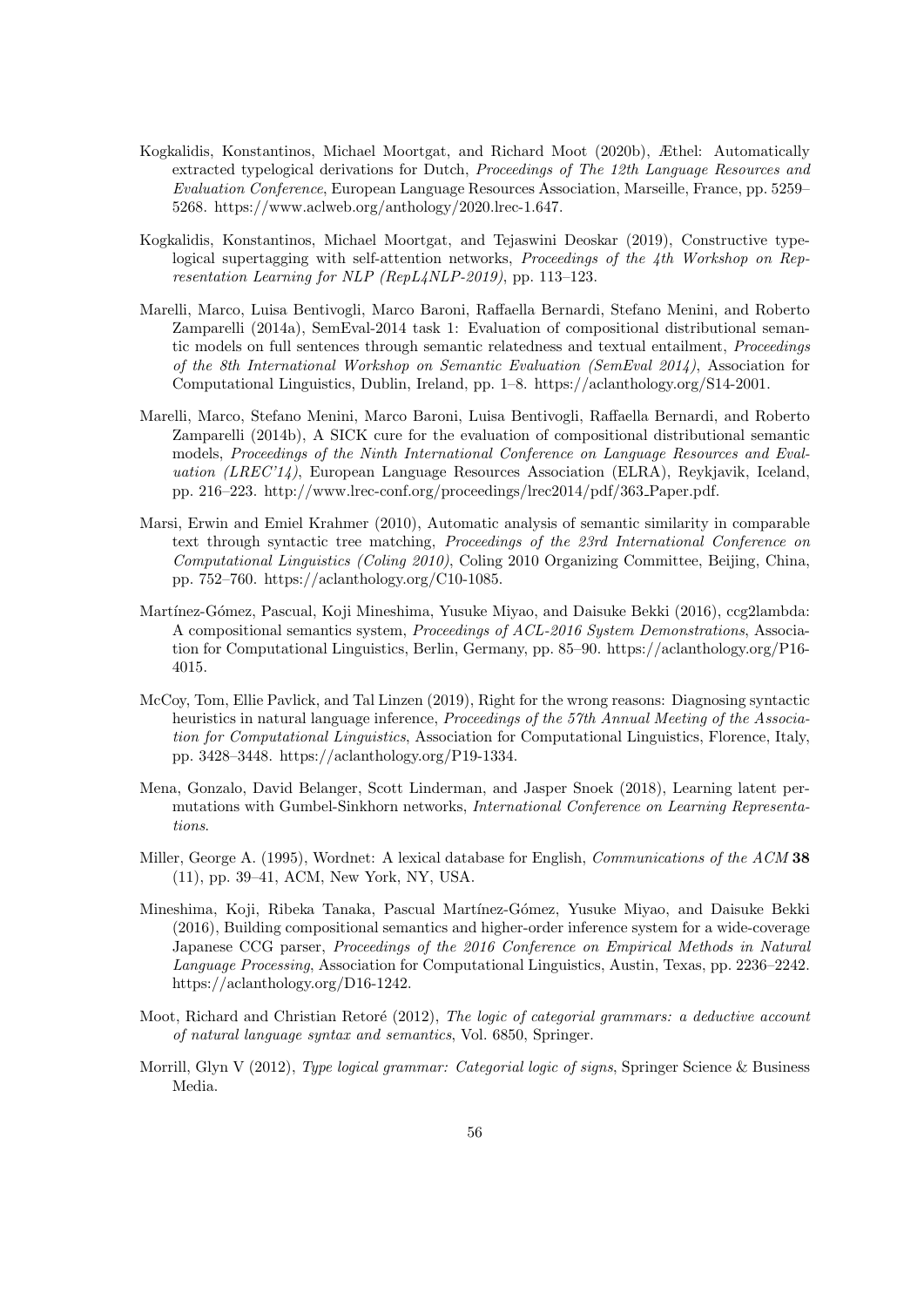- Moss, Lawrence S. (2010), Natural logic and semantics, in Aloni, Maria, Harald Bastiaanse, Tikitu de Jager, and Katrin Schulz, editors, Logic, Language and Meaning: 17th Amsterdam Colloquium, Amsterdam, The Netherlands, December 16-18, 2009, Revised Selected Papers, Springer Berlin Heidelberg, Berlin, Heidelberg, pp. 84–93.
- Muskens, Reinhard (2010), An analytic tableau system for natural logic, in Aloni, Maria, Harald Bastiaanse, Tikitu de Jager, and Katrin Schulz, editors, Logic, Language and Meaning, Vol. 6042 of Lecture Notes in Computer Science, Springer Berlin Heidelberg, pp. 104–113.
- Petrov, Slav, Dipanjan Das, and Ryan McDonald (2012), A universal part-of-speech tagset, Proceedings of the Eighth International Conference on Language Resources and Evaluation (LREC'12), European Language Resources Association (ELRA), Istanbul, Turkey, pp. 2089–2096.
- Poliak, Adam, Jason Naradowsky, Aparajita Haldar, Rachel Rudinger, and Benjamin Van Durme (2018), Hypothesis only baselines in natural language inference, Proceedings of the Seventh Joint Conference on Lexical and Computational Semantics, Association for Computational Linguistics, New Orleans, Louisiana, pp. 180–191. https://www.aclweb.org/anthology/S18-2023.
- Pollard, Carl and Ivan A Sag (1994), Head-driven phrase structure grammar, University of Chicago Press.
- Postma, Marten, Emiel van Miltenburg, Roxane Segers, Anneleen Schoen, and Piek Vossen (2016), Open Dutch WordNet, Proceedings of the Eight Global Wordnet Conference, Bucharest, Romania.
- Richardson, Kyle, Hai Hu, Lawrence S. Moss, and Ashish Sabharwal (2020), Probing natural language inference models through semantic fragments, The Thirty-Fourth AAAI Conference on Artificial Intelligence, AAAI 2020, The Thirty-Second Innovative Applications of Artificial Intelligence Conference, IAAI 2020, The Tenth AAAI Symposium on Educational Advances in Artificial Intelligence, EAAI 2020, New York, NY, USA, February 7-12, 2020, AAAI Press, pp. 8713–8721. https://aaai.org/ojs/index.php/AAAI/article/view/6397.
- Sanchez, Ivan, Jeff Mitchell, and Sebastian Riedel (2018), Behavior analysis of NLI models: Uncovering the influence of three factors on robustness, Proceedings of the 2018 Conference of the North American Chapter of the Association for Computational Linguistics: Human Language Technologies, Volume 1 (Long Papers), Association for Computational Linguistics, New Orleans, Louisiana, pp. 1975–1985. https://aclanthology.org/N18-1179.
- Sørensen, Morten Heine and Pawel Urzyczyn (2006), Lectures on the Curry-Howard isomorphism, Elsevier.
- Tsuchiya, Masatoshi (2018), Performance impact caused by hidden bias of training data for recognizing textual entailment, Proceedings of the Eleventh International Conference on Language Resources and Evaluation (LREC 2018), European Language Resources Association (ELRA), Miyazaki, Japan. https://aclanthology.org/L18-1239.
- van Benthem, Johan (2008), Natural logic: A view from the 1980s, in M. K. Chakraborty, B. Lowe, M. N. Mitra and S. Sarukkai, editor, Logic, Navya-Nayaya & Applications. Homage to Bimal Krishna Matilal, Vol. 15 of Studies in Logic, London College Publications.
- van Noord, Gertjan (2006), At last parsing is now operational, Actes de la 13ème conférence sur le Traitement Automatique des Langues Naturelles. Conférences invitées, ATALA, Leuven, Belgique, pp. 20–42. https://www.aclweb.org/anthology/2006.jeptalnrecital-invite.2.
- Wadler, Philip (1993), A taste of linear logic, International Symposium on Mathematical Foundations of Computer Science, Springer, pp. 185–210.